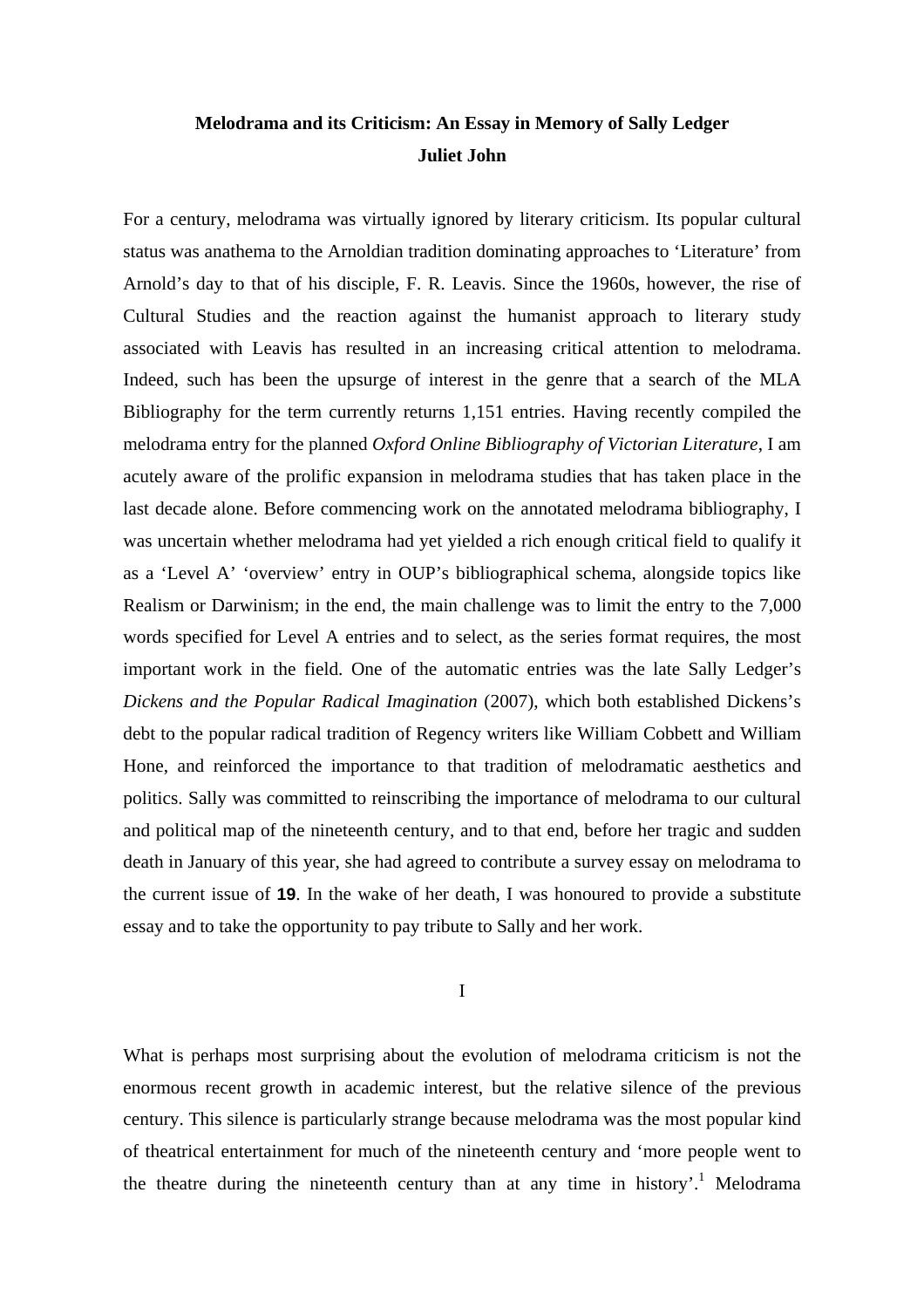audiences were socially mixed and often, in illegitimate theatres, predominantly drawn from the traditional working classes and the constituency Ledger calls the 'literate nonelite'.<sup>2</sup> Melodrama evolved with an uneducated audience in mind, thus offering an ideal aesthetic template through which to reach those often excluded from serious literature. The word itself, literally meaning 'music-drama' or 'song-drama', derives from Greek, but reached Britain by way of French. The first recorded use of 'le mélodrame' was in 1772 and Rousseau applied it to his *Pygmalion* (1775). The self-styled, generally proclaimed 'father of le mélodrame' was Guilbert de Pixérécourt, who borrowed the term, the dumb show and the music from *Pygmalion* and applied them to create melodramas about the French Revolution – albeit with the anti-revolutionary intention of reinforcing the social order. If Pixérécourt was politically conservative, however, in cultural terms he was in many ways revolutionary, declaring openly, 'I am writing for those who cannot read'.<sup>3</sup> In consequence, he developed 'a melodramatic artistry aimed entirely at an unlettered populace'.4

In Britain, this association between melodrama and the uneducated was reinforced by the law. The Licensing Act of 1737 which remained in force until the Theatre Regulation Act of 1843 outlawed the acting of 'legitimate' plays (those involving the spoken word) outside the City of Westminster, effectively allowing only Covent Garden and Drury Lane theatres to present drama of the spoken word. The Licensing Act also introduced full-scale censorship to the theatre, declaring that all playscripts had to be submitted to the Lord Chamberlain for pre-production approval. The sheer stupidity of the legislation was farcically emphasised in 1789, when the actor John Palmer was called a 'rogue and vagrant' for speaking prose in a performance at the Royal Circus and sent to prison.<sup>5</sup> The Theatre Regulation Act restricted the powers of the Lord Chamberlain (specifically his 'Examiner of Plays') so that plays could only be prohibited if they threatened 'good manners, decorum or […] the public peace' and local authorities were also given additional powers to license theatres, hence breaking the patent theatres' monopoly. The system by which all plays had to be submitted to the Lord Chamberlain's Office remained in force, however, until the Theatres Act of 1968.

Melodrama was well equipped to thrive even within the aesthetic limits imposed by the Licensing Act; as 'music drama' aimed at 'those who cannot read' it had never privileged the spoken word in order to communicate with audiences. Indeed, melodrama proved so successful in Britain that eventually the 'legitimate' theatres had to appropriate

**Juliet John, Melodrama and its Criticism: An Essay in Memory of Sally Ledger**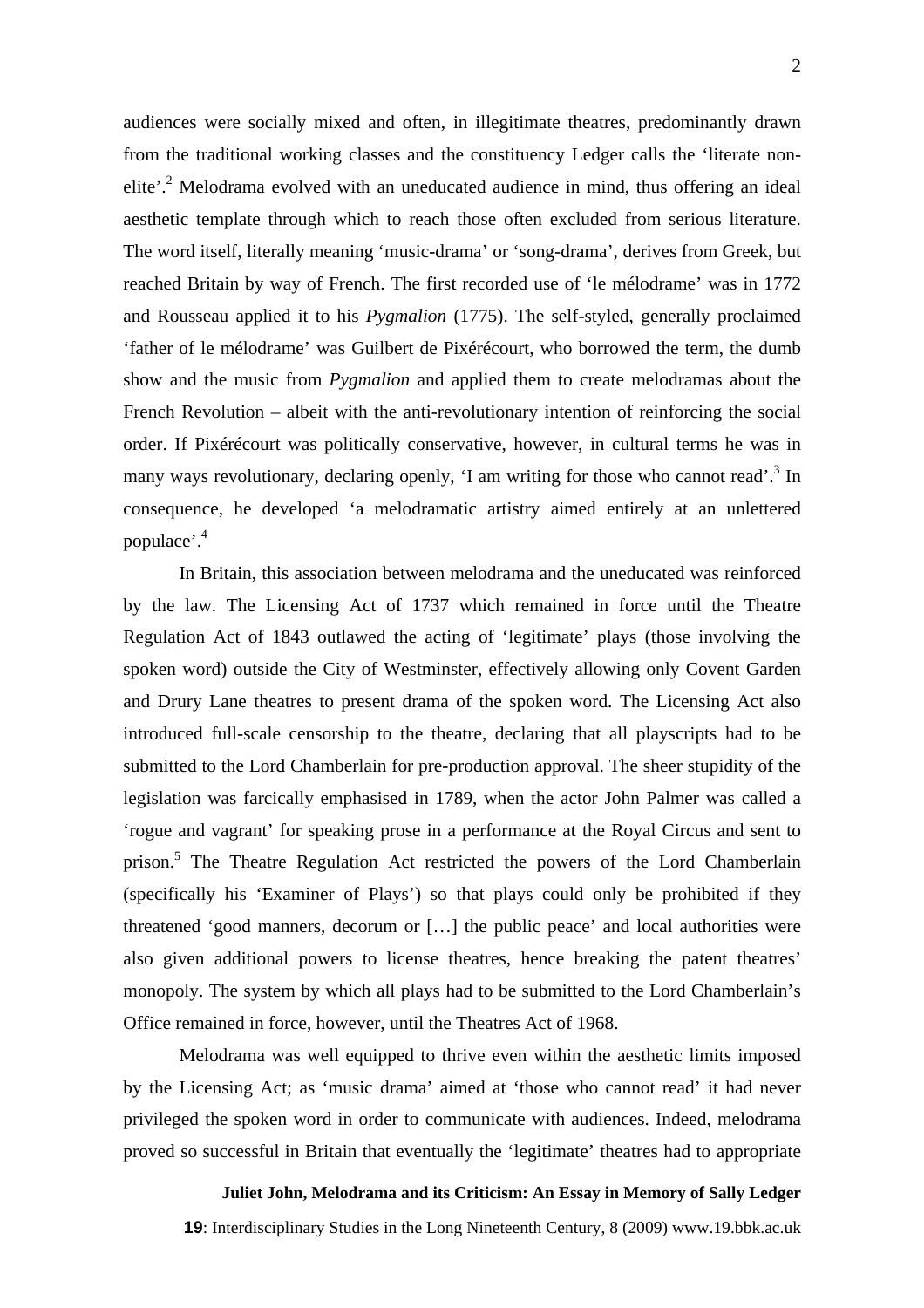its techniques in order to survive. In *A London Companion to the Theatres*, Horace Foote recorded that *Richard III*, *Othello* and *Macbeth* were the most popular 'legitimate' dramas, for the simple reason that they were 'the most melodramatic'.<sup>6</sup> The insatiable appetite of Victorian audiences for melodrama is demonstrated by a London costermonger, who claimed that '*Macbeth* would be better liked, if it was only the witches and the fighting'.<sup>7</sup> Indeed, its cross-class appeal was evident from its first importation to Britain: Thomas Holcroft's *A Tale of Mystery*, an adaptation of Pixérécourt's *Coelina*  (1800) was the first British play to call itself 'a New Melo-Drama' and was first performed at the 'legitimate' Covent Garden on 13 November 1802. As Dickens argues in his seminal essay, 'The Amusements of the People' (1850), melodrama resembles 'the Italian Opera' in that it speaks through 'conventional passion': 'So do extremes meet', Dickens writes, 'and so there is some hopeful congeniality between what will excite MR. WHELKS, and what will rouse a Duchess'.<sup>8</sup>

Melodrama proved popular with audiences at the dawn of an era which witnessed the expansion of cultural as well as political access because it offered an inclusive, populist aesthetics. Various subgenres of melodrama emerged during the nineteenth century – for example, the Gothic, the romantic, the domestic (including factory melodrama) and crime melodrama – and some theatres chose to specialise in particular subgenres (most memorably, Astley's specialised in equestrian melodrama). While some subgenres were more topical, political and 'realist' in subject matter than others, all drew on a basic aesthetic template which proved portable to other genres and periods (the novel and film, for example). Most melodrama fulfils the infamous definition of fiction supplied by Miss Prism – 'The good ended happily, and the bad unhappily. That is what Fiction means' – but even those few plays that do not end happily tend to deploy fantastic, stylised modes of representation.<sup>9</sup> Melodrama presents what Michael R. Booth describes as 'an allegory of human experience dramatically ordered', even when that allegory is welded to what David Mayer calls 'immediate social circumstances and concerns'.<sup>10</sup> It depends on an externalised aesthetics which simplifies and externalises that which is normally invisible or hidden. Character, for example, is transparent and one-dimensional. Good people look good and bad people look bad (and often ugly). Techniques like tableaux and *tableaux vivants*, whereby actors freeze in symbolically significant poses reminiscent of framed narrative art, typify its language of the visual. At its best, melodrama can effect what Peter Brooks calls 'the expressionism of the moral

**Juliet John, Melodrama and its Criticism: An Essay in Memory of Sally Ledger**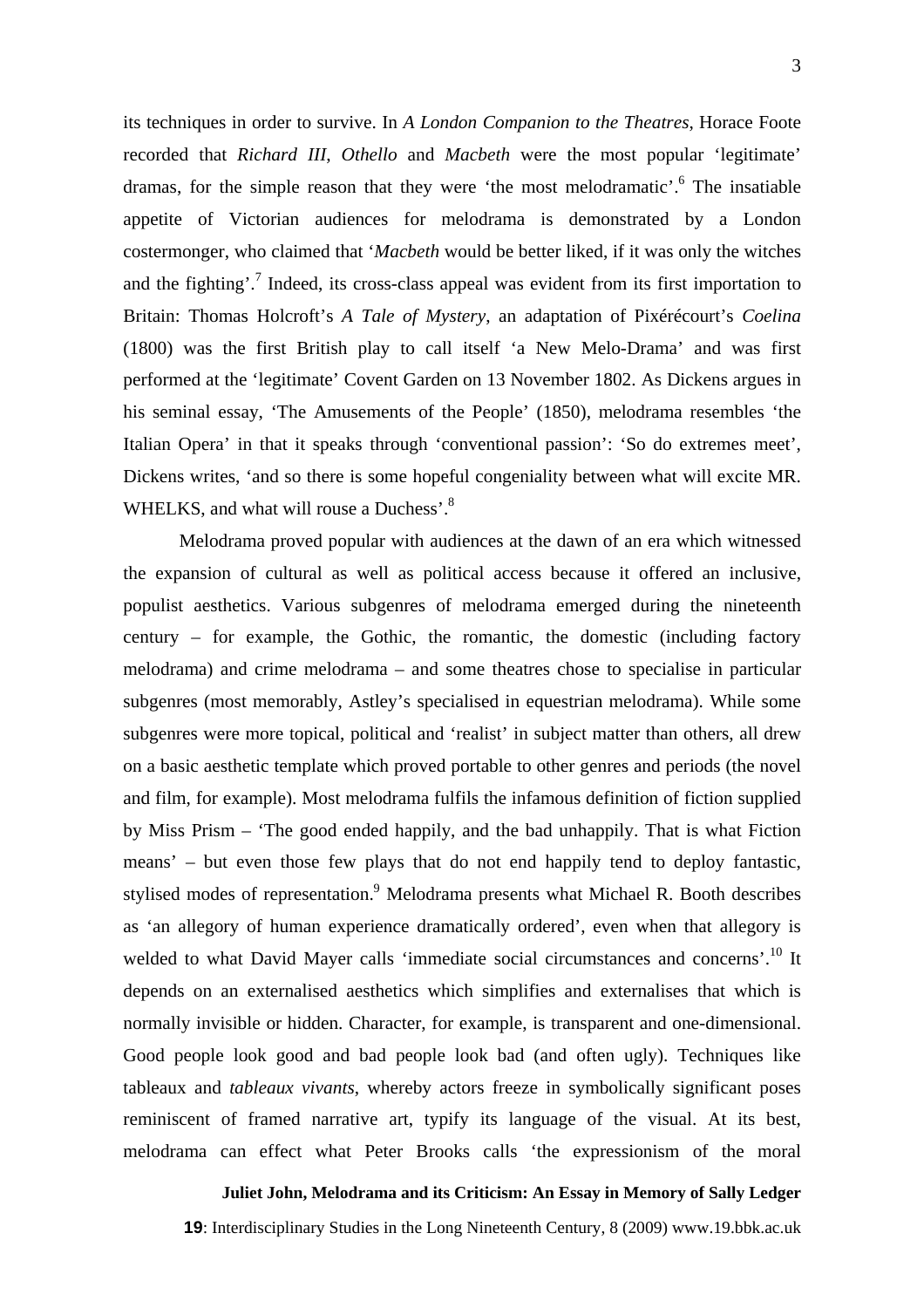4

 $imagination<sup>11</sup>$  Dialogue is functional at best and characters communicate as much through physiognomy, gesture, music and the body as they do through language. Melodrama is, as Dickens highlights, an intensely emotional genre, in which a passion felt is a passion expressed.

The premium placed by melodrama on a language of emotion that is often either non-verbal or simplistically verbal made it, for many years, a difficult object of study for an academy that had not developed an adequate language for the academic study of emotion, and was indeed ambivalent about whether emotion, with its seemingly humanist baggage, was a fitting object of academic study at all. It is crucial that the rapidly growing academic interest in 'affect' and emotion today takes into account the centrality of melodrama to nineteenth-century structures of feeling. It is not emotion alone that has acted as a barrier to academic enquiry into melodrama, however: the aesthetic simplicity of melodrama, its 'non-elite' audiences, its demonstrative rather than analytical mode, and its devaluation of both spoken and written language meant that it was fundamentally threatening to Victorian and early twentieth-century notions of Literature and Culture, on which academic study of the Arts was based.

### II

Critical orthodoxy positions the publication of Peter Brooks' *The Melodramatic Imagination* (1976) as the initiating moment in the 'serious' study of melodrama. Brooks' central thesis was that 'the melodramatic mode' is a means of 'uncovering, demonstrating, and making operative the essential moral universe in a post-sacred era'.<sup>12</sup> His use of tools like psychoanalysis and expressionism to analyse the melodramatic 'mode' (rather than genre), as it manifested itself in the novels of canonical writers like Balzac and Henry James, was groundbreaking. However, in many ways, Brooks makes melodrama acceptable to literary studies rather than rethinking literary studies via melodrama; he removes melodrama from its original ideological and theatrical contexts and, in framing characters as 'psychic signs', buries the cultural politics of melodrama's lack of interest in the psyche. $13$ 

Brooks' work is perhaps atypical of studies of melodrama, however, which can perhaps most helpfully (though heuristically and not exclusively) be seen via three different threads: 'theatrical' studies which focus on theatre as theatre, and/or theatre

**Juliet John, Melodrama and its Criticism: An Essay in Memory of Sally Ledger**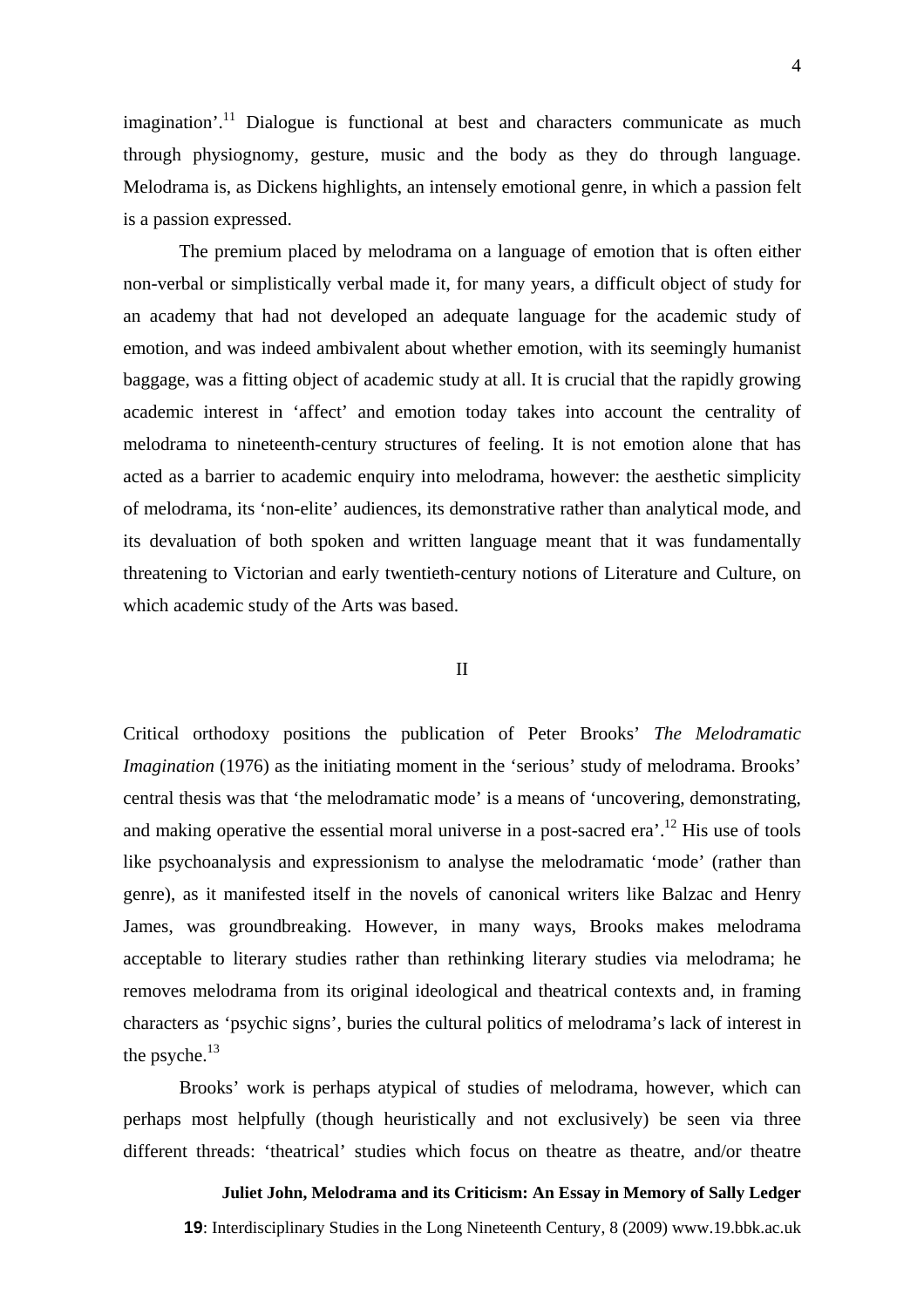history; genre studies, which include, but extend beyond, a significant body of work on the cultural politics of the genre (*as genre*); and contextualised studies which involve an assessment of melodrama in a larger analysis of cultural practices or politics. Even before Brooks' seminal work, for example, critics like Michael R. Booth, Maurice Willson Disher, Frank Rahill, George Rowell and Allardyce Nicoll had begun to examine stage melodrama on its own (theatrical) terms, familiarising readers with the history of nineteenth-century melodrama.<sup>14</sup> Likewise, significant work on melodrama as genre – for example, Robert Heilman's *Tragedy and Melodrama* (1968) and Eric Bentley's chapter on melodrama in *The Life of the Drama* (1964) – predated *The Melodramatic Imagination*. 15

The sea-change in the critical fortunes of melodrama occurred in the wake of the rise of Cultural Studies, with its leftist interest in popular culture. Since the advent of Cultural Studies, genre studies have become heavily inflected by an interest in the politics of popular culture. Although studies of this kind are numerous and varied, influential edited collections of essays have encompassed the diversity of theoretical and politicised readings of melodrama, whilst projecting a definite vision of the genre.<sup>16</sup> In their collection, *Melodrama: The Cultural Emergence of a Genre* (1996), for example, Michael Hays and Anastasia Nikolopolou argue against Peter Brooks and 'aesthetic' metanarratives of melodrama and for specific, historical interpretations of the genre. The nineteenth-century context is important for the 'subversive' model of the genre they construct. *Melodrama: Stage, Picture, Screen* (1994), edited by Jacky Bratton et al. takes as its premise that nineteenth-century melodrama was 'an agent of modernity'.<sup>17</sup> Elaine Hadley's monograph *Melodramatic Tactics* (1995) adapts genre theory to examine how the melodramatic mode was adopted as a form of 'theatricalized dissent' through which protestors objected to the rise of economic class and market forces, while my own *Dickens's Villains* (2001) aims to demonstrate the ways in which the cultural politics of melodrama can be used to reassess the work of a major Victorian author.<sup>18</sup> Increasingly, though an interest in the cultural politics of genre persists, there has perhaps been a tendency to include an assessment of melodrama within an analysis of larger cultural or theatrical practices and/or politics. Katherine Newey's *Women's Theatre Writing in Victorian Britain* (2005), for example, looks at genre but often as a demonstration of industrial practices in the theatre profession, while *Reflecting the Audience* (2001) by Jim Davis and Victor Emeljanow is a groundbreaking empirical study of theatre (including melodrama) audiences.<sup>19</sup>

### **Juliet John, Melodrama and its Criticism: An Essay in Memory of Sally Ledger**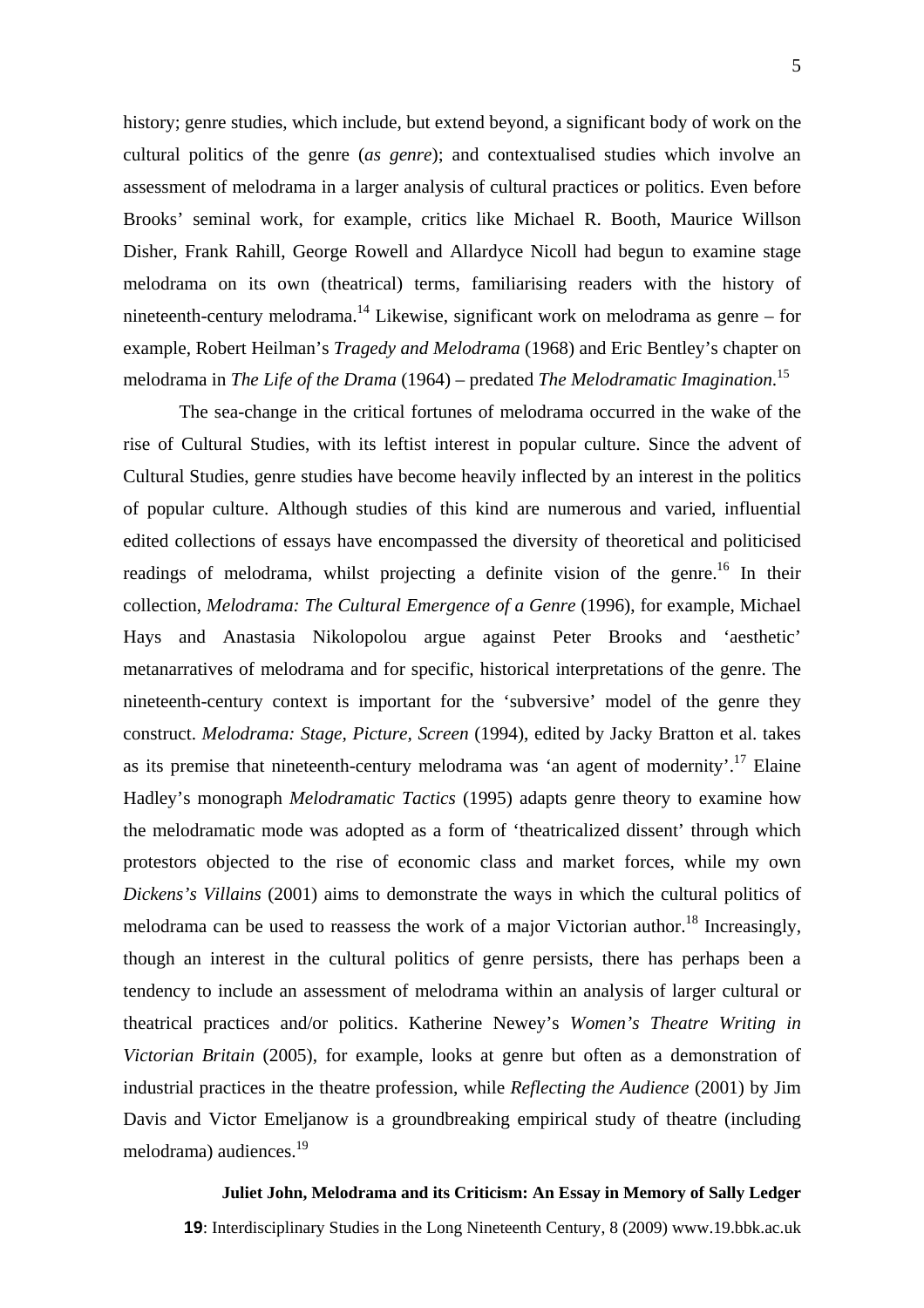It is perhaps in this area of historicist, empirical theatre research that the most pioneering work is taking place and in which most work needs to take place. For what is remarkable is that there is still so much about the nineteenth-century theatre that we do not know. Because it has been persistently seen as outside of the canon, nineteenth-century theatre has been routinely omitted from syllabi, publication lists and research agendas, thus reinforcing this status. Electronic resources and the determined energies of a new generation are rapidly transforming this situation: new journals like *Nineteenth-Century Theatre and Film* (Manchester University Press), new series like Redefining British Theatre History (Palgrave Macmillan), the inclusion of designated nineteenth-century theatre volumes in the prestigious Cambridge Companion series, and the increasing visibility of the theatre on nineteenth-century MA programmes and websites are testimony to the success of these scholars in enlarging the knowledge base on which we can all work.<sup>20</sup>

A fundamental problem for the student of melodrama has always been that of accessing primary material. Reimagining original performances brings its own problems, but the hurdle for the prospective student is even more basic: that of locating print copies of nineteenth-century plays. In the nineteenth century, many melodramas were performed from handwritten playscripts that never reached print. While many of these scripts may not have survived, others such as those subject to the scrutiny of the Lord Chamberlain have until recently only been available in rare special collections such as the Lord Chamberlain's Collection housed at the British Library. Those plays that did reach print usually found their place in one of the series available during the period – for example, *The Acting National Drama*, edited by B. N. Webster (1837–50), *Cumberland's British Theatre* (1829–60), *Cumberland's Minor Theatre* (1828–40), *Dicks' Standard Plays* (1880s), *Duncombe's Edition of Plays* (pre-1850), *Lacy's Acting Edition* (*c*. 1850–60), *French's Acting Edition* (a continuation of *Lacy's*) and *Richardson's New Minor Drama* (1928–31). Again, while these editions are more widely available than unique special collections of hand-written plays, they do not feature prominently, if at all, in the holdings of many university libraries.

For fifty years, students have relied on the relatively few anthologies of nineteenthcentury plays for access to printed versions of melodramas, of which Booth's *English Plays of the Nineteenth Century* (5 vols. 1969–76) is probably the most widely available and easy to locate.<sup>21</sup> Library provision of these is patchy, however, and most of the

**Juliet John, Melodrama and its Criticism: An Essay in Memory of Sally Ledger**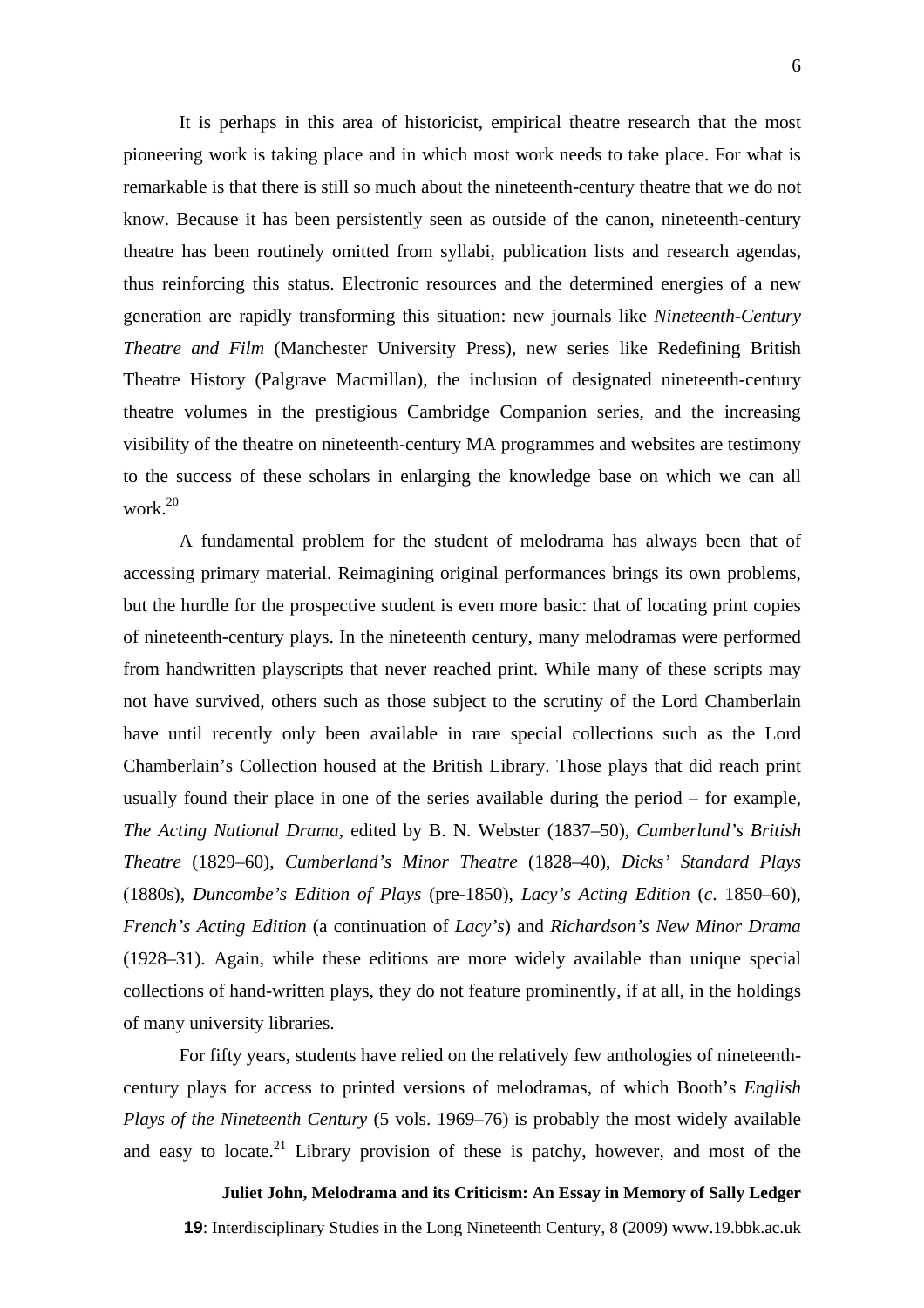anthologies are out-of-print. In recent years, technology has revolutionised the study of melodrama. For example, the University of Worcester's *Victorian Plays Project*, led by Richard Pearson, a digital archive of selected plays from T. H. Lacy's Acting Editions (1848–1875), is a superb resource which includes e-texts of 350 plays, many of which are melodramas.<sup>22</sup> The site contains a volume-by-volume catalogue of the contents of the complete run of Lacy's plays held by Birmingham Central Reference Library, from which the selection of e-texts is taken. It is eminently searchable and thirty encoded plays enable searches for stage directions and textual references. Another prominent example of the electronic widening of access to theatrical texts and materials is the Royal Holloway/British Library project *Buried Treasures*, led by Jacky Bratton, which is making available e-texts of Lord Chamberlain's Plays submitted between  $1852$  and  $1863$ <sup>23</sup> This hugely significant resource includes a detailed, searchable online index of more than 2,000 British plays submitted for licensing to the Lord Chamberlain and makes available scholarly editions of a representative selection of plays from different genres, including melodrama. Both projects were funded by the Arts and Humanities Research Council (AHRC) which in grants made here and elsewhere is proving its commitment to collaborative theatre research, partnerships beyond the academy and furthering understanding of the role of the arts in public life.<sup>24</sup>

The internet is not simply broadening access to the play as print object but also to theatrical 'ephemera' – not in fact ephemeral to scholars' interest in the material conditions and cultural production of nineteenth-century melodrama. Thus, the *East London Theatre Archive* contains programmes and playbills relating to various East End theatres and productions.25 *The Adelphi Theatre Project*, based on the theatre's calendar of performances, gives a detailed account of each yearly season at the theatre, including a daily calendar and information of theatre management and functionaries, authors, performers, pieces performed, genre, music and composers.26 *The Adelphi Theatre Project* grew out of *The London Stage Project: A Documentary Record and Calendar of Performances*, a growing compilation of information on the London stage edited by Joseph Donohue and James Ellis.<sup>27</sup> In the current absence of a full and authoritative melodrama bibliography, students can often find the most up-to-date information on reliable websites, for example, sites hosted by universities and libraries specialising in theatre studies – the best of which is probably Indiana University's *Guide to Drama*, an

### **Juliet John, Melodrama and its Criticism: An Essay in Memory of Sally Ledger**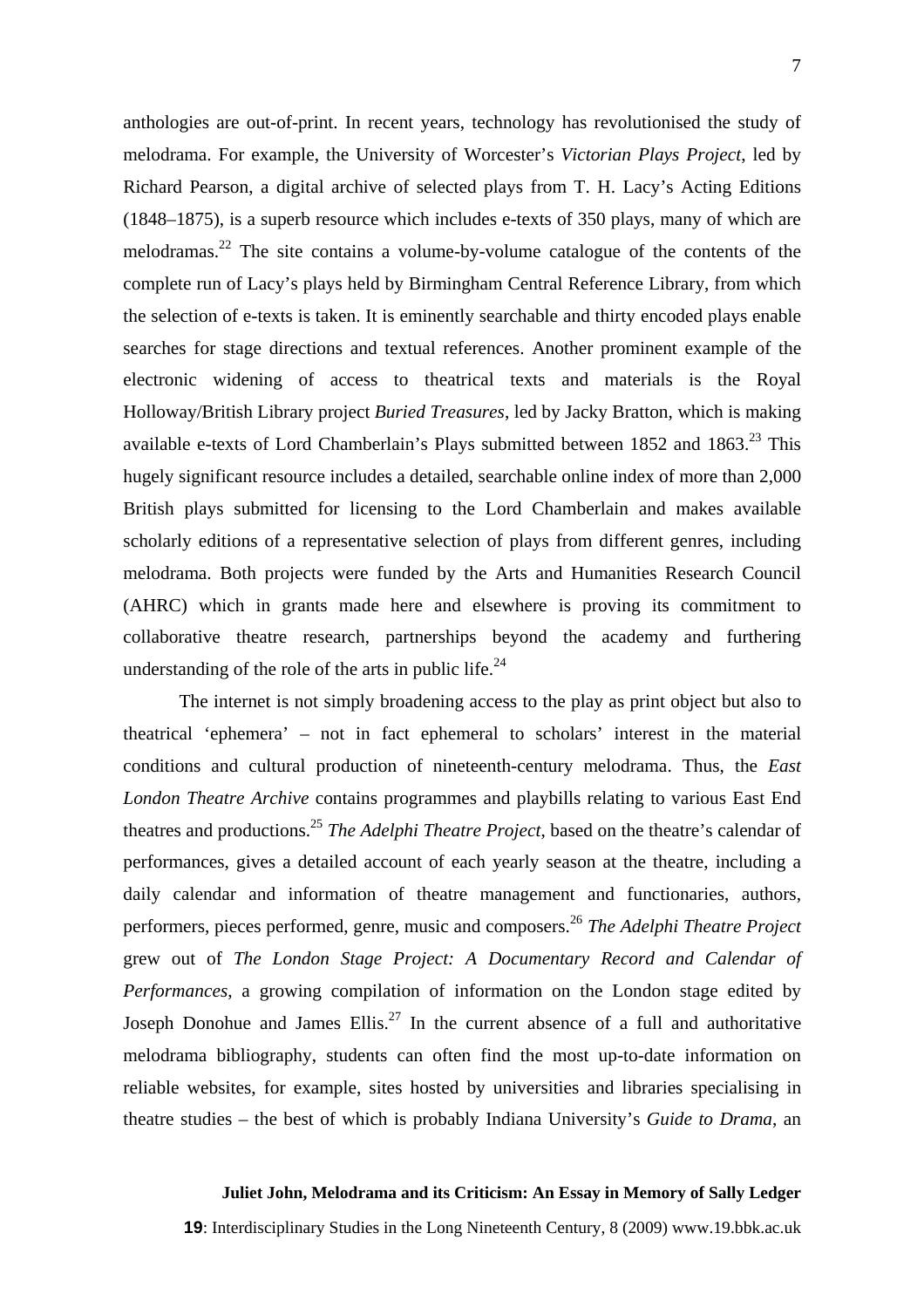annotated bibliography which details indexes, reference sources, databases, internet resources and other bibliographies.<sup>28</sup>

What we could call new theatre history inhabits page as well as screen, of course. It combines an empirical base with a sophisticated sense of its relevance to larger theoretical debates – whether about identity politics, aesthetics, discipline or indeed modernity. Thus Jim Davis's work, for example, uses new knowledge to impart both nuance and substance to the somewhat abstract and unproductive debates that once attended discussions about whether melodrama is conservative or radical. His essay, 'The Gospel of Rags: Melodrama at the Britannia 1863–74', goes to manuscript sources rather than the more respectable print sources to uncover a more radical repertoire than previous authorities had assumed.<sup>29</sup> With Tracy C. Davis, his essay on the Britannia Theatre brings a factual base to the vexed question, for Dickensians and others, of who exactly constituted 'the people' of this Hackney theatre frequented by Dickens, while his major work (with Victor Emeljanow), *Reflecting the Audience*, does the same for the understanding of theatre audiences across London.<sup>30</sup>

Jim Davis's work on audience, like Sally Ledger's work on melodrama, is inflected by Marxist theory, just as the work of Kate Newey on women and the theatre is steeped in feminism and Jacky Bratton's and Hazel Waters's work on Empire, race and national identity is part of a postcolonial critical dialogue.<sup>31</sup> Scholars of melodrama and nineteenth-century theatre have always had to defend their academic interests in terms and paradigms not of their own making, so it is not surprising that much melodrama criticism is multilingual in terms of the theoretical languages it speaks. Although identity politics has always been a core interest for melodrama studies, the best work in the field crosses, and indeed moves, boundaries. Thus Anna Clark's influential essay, 'The Politics of Seduction in English Popular Culture, 1748–1848' emphasises the links between melodrama and the radical political writing of the eighteenth century and the Romantic period, yet also explores the fact that melodramatic seducers can be working class.<sup>32</sup> Her historicised analysis of the class and gender politics of melodrama undermines the binary terms in which identity politics can sometimes be debated.<sup>33</sup> Kristen Leaver's 'Victorian Melodrama and the Performance of Poverty' brings class politics to bear on questions of representation and subjectivity to counter the tendency of modern revisionist readings of Victorian privacy to assume that all Victorians' relations to ideological formations mirror those of the middle class. $34$ 

### **Juliet John, Melodrama and its Criticism: An Essay in Memory of Sally Ledger**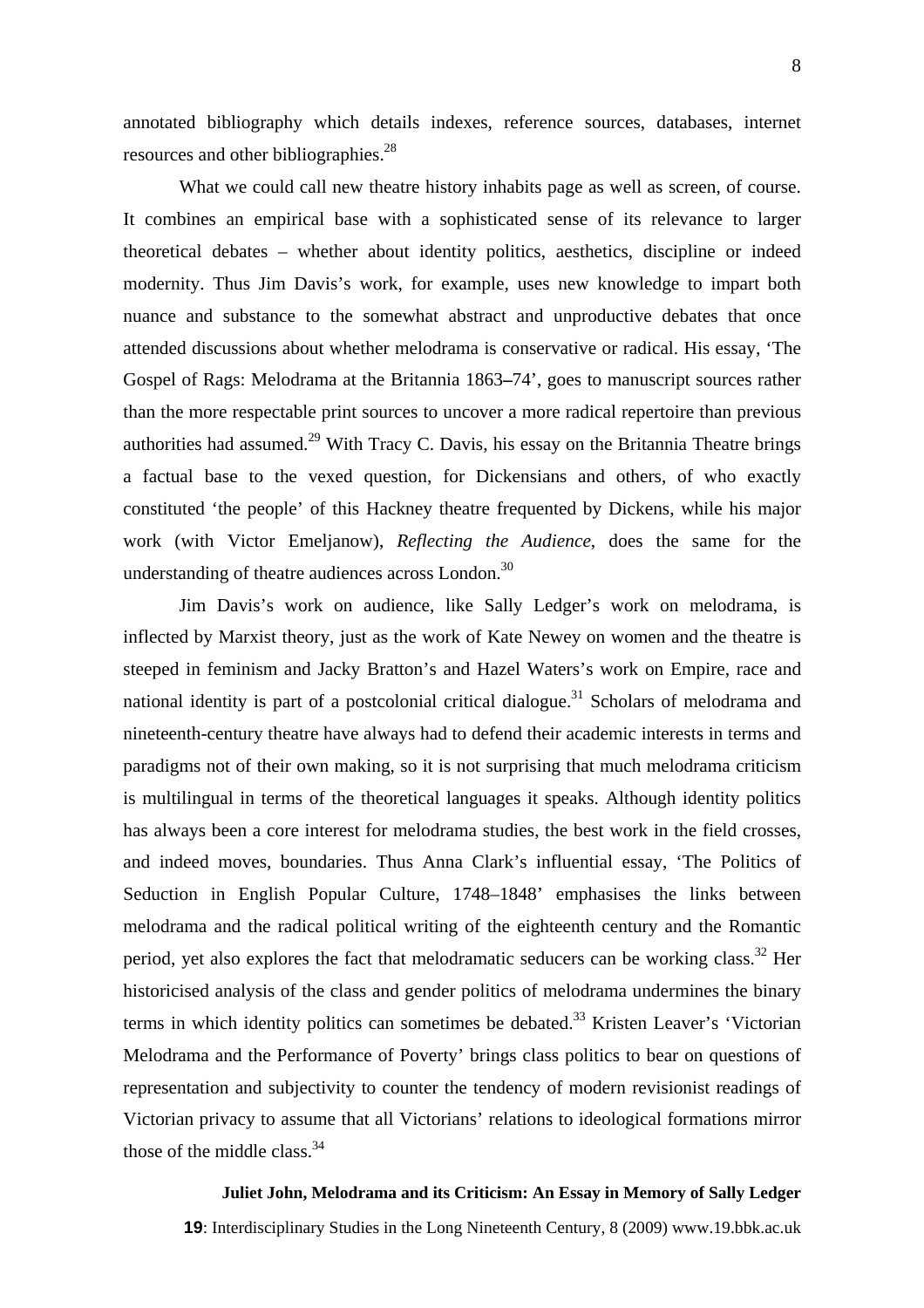Leaver follows Martha Vicinus's influential essay 'Helpless and Unfriended: Nineteenth-Century Domestic Melodrama' in the sense that it takes a seemingly specialised focus (in Leaver's case the popular crime melodrama *Maria Marten; or, The Murder in the Red Barn*) to transform our sense of nineteenth-century political, affective and cultural formations.<sup>35</sup> As Jacky Bratton has forcefully demonstrated in recent times, the nineteenth century looks different when you know about its theatre; Bratton's *New Readings in Theatre History* (2003) offers a revisionist historiography which argues for a more organic, less judgemental and hierarchical view of the British stage.<sup>36</sup> Current historiography, she argues, has its roots in the 1830s and by focusing on the eighteenth and nineteenth centuries Bratton subverts conventional notions of periodicity to explore the historic differences between the terms 'the drama' and 'the stage'. Jane Moody's *Illegitimate Theatre in London, 1770–1840* (2000) likewise works to shift familiar historical and cultural paradigms.<sup>37</sup>

#### III

Where melodrama has the potential to transform our understanding of the nineteenth century, as well as to reshape major contemporary debates, is in two key areas: melodrama is crucial, as I have mentioned, to anyone with an interest in 'affect' or the question of feeling; and it should also rightly be pivotal to the history and theory of modernity. Even before Henry James lamented that melodrama audiences attended the theatre 'to look and listen, to laugh and cry—not to think', the centrality of emotion both to melodrama and responses to melodrama has been obvious.<sup>38</sup> In *The Life of the Drama*, Eric Bentley lands a critical wallop for those who enjoy melodramatic emotion and indeed contends that emotion is what gives melodrama its value:

The tears shed by the audience at a Victorian melodrama […] might be called the poor man's catharsis, and as such have a better claim to be the main objective of popular melodrama than its notorious moral pretensions. […]

Once we have seen that the modern antagonism to self-pity and sentiment goes far beyond the rational objections that may be found to them, we realise that even the rational objections are in some measure mere rationalization. Attacks on false emotion often mask a fear of emotion as such. Ours is, after all, a thin-lipped, thin-blooded culture.<sup>39</sup>

There have been few better defences of the centrality of emotion to popular art, not simply because Bentley's own words are impassioned, but because they convey an astute sense of

#### **Juliet John, Melodrama and its Criticism: An Essay in Memory of Sally Ledger**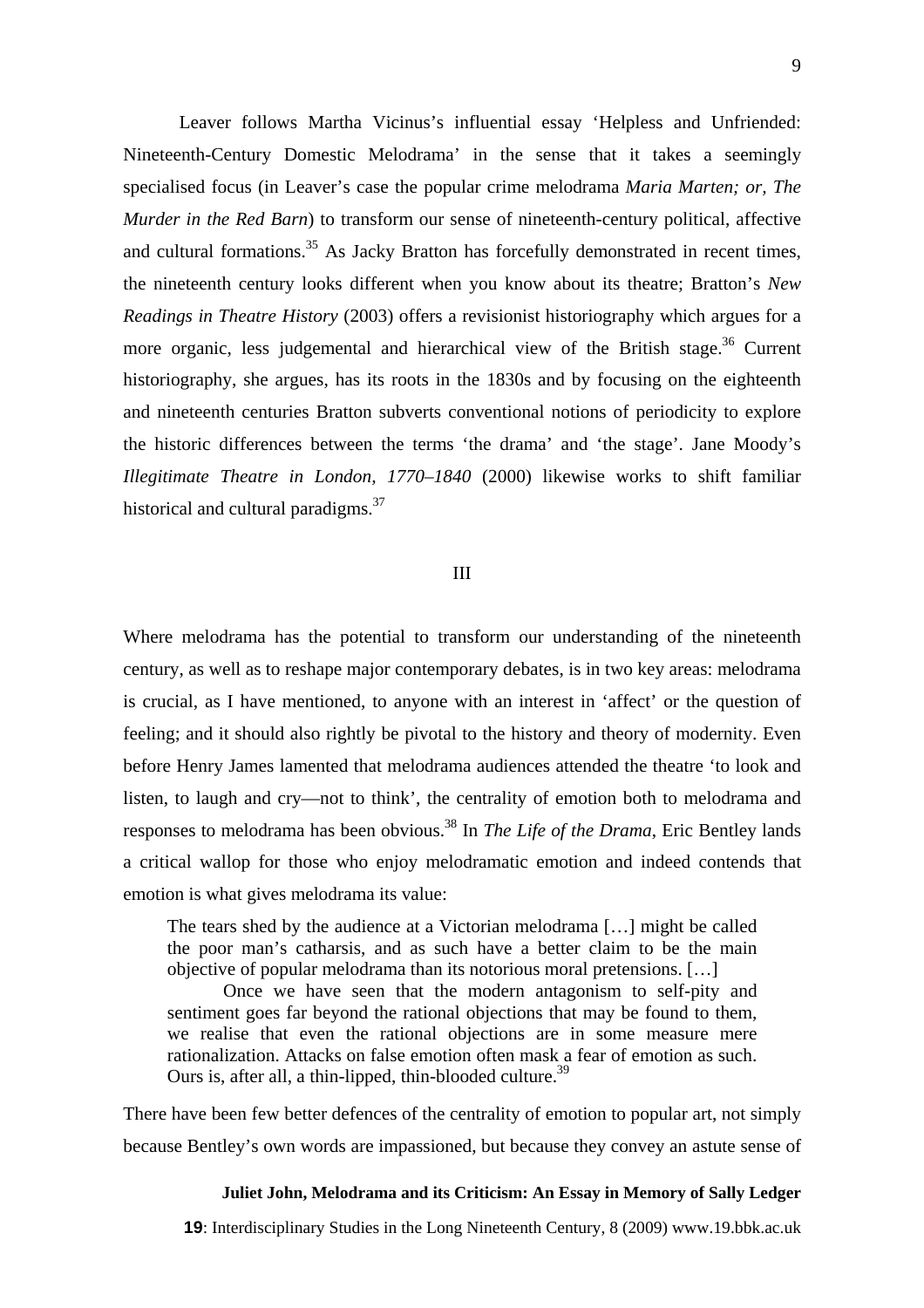the political as well as aesthetic and personal value of the melodramatic experience of feeling. Even on the left, among those who want to value the 'tears shed' by those outside the cultural elite, there has been a marked tendency to suspect emotional responses to mass culture as false consciousness. Although the sophistication of Marxist readings of popular culture in general means that this is changing, melodrama critics have always been forced by their object of study to think about emotion in complex ways, even before the rise of 'affect' up the critical agenda. Thus Jane Shattuc's essay, '"Having a Good Cry over *The Color Purple*"' is a groundbreaking analysis of the relationship between 'affect' and agency in melodrama whose usefulness extends beyond the text, genre and theories under discussion.<sup>40</sup> Shattuc argues brilliantly that 'all melodramas produce a double hermeneutic: a positive one which draws on the emotional power of authentic liberatory aspirations […] and a negative one which recuperates the Utopian impulse in complicity with an oppressive ideology'.<sup>41</sup> Whether or not we agree that the negative hermeneutic outweighs the positive, the idea of doubleness offers critics of feeling and popular culture a way out of the impasse which the familiar oppositional terms of debate (containment vs. resistance) precludes. Likewise Simon Shepherd's 'Pauses of Mutual Agitation' is an astute questioning of 'the assumed simplicity of melodrama's ethical emotions and fantasy solutions', which queries in particular the common critical assumption that melodramatic endings capture the conservative ideology of the whole.<sup>42</sup> Shepherd argues that 'points of arrival are not necessarily points of achieved stability'.<sup>43</sup> Shepherd's essay again has far broader potential, enabling critics instinctively opposed to the idea that happy endings necessarily signify conservatism a way out of the logic of pessimism that so often frames academic discussion of the politics of emotion, despite the availability of more optimistic political voices (Gramsci, Bakhtin, Althusser).

The reality may be that we can learn more from melodramatic emotion if we reassess our own academic templates through its lens than if we interpellate it into a prevailing academic discourse by which it is reconstituted and contained. There are signs that this is happening. In 2000, Rohan McWilliam demonstrated the way in which melodrama is reshaping not only our understanding of the map of the nineteenth century but the discipline of history itself.<sup>44</sup> In 'Melodrama and the Historians', McWilliam describes the 'melodramatic turn' amongst historians who have increasingly employed melodrama as a device for understanding Victorian discourse and structures of feeling. McWilliam further explores and critiques the uses of melodrama as a way of

**Juliet John, Melodrama and its Criticism: An Essay in Memory of Sally Ledger**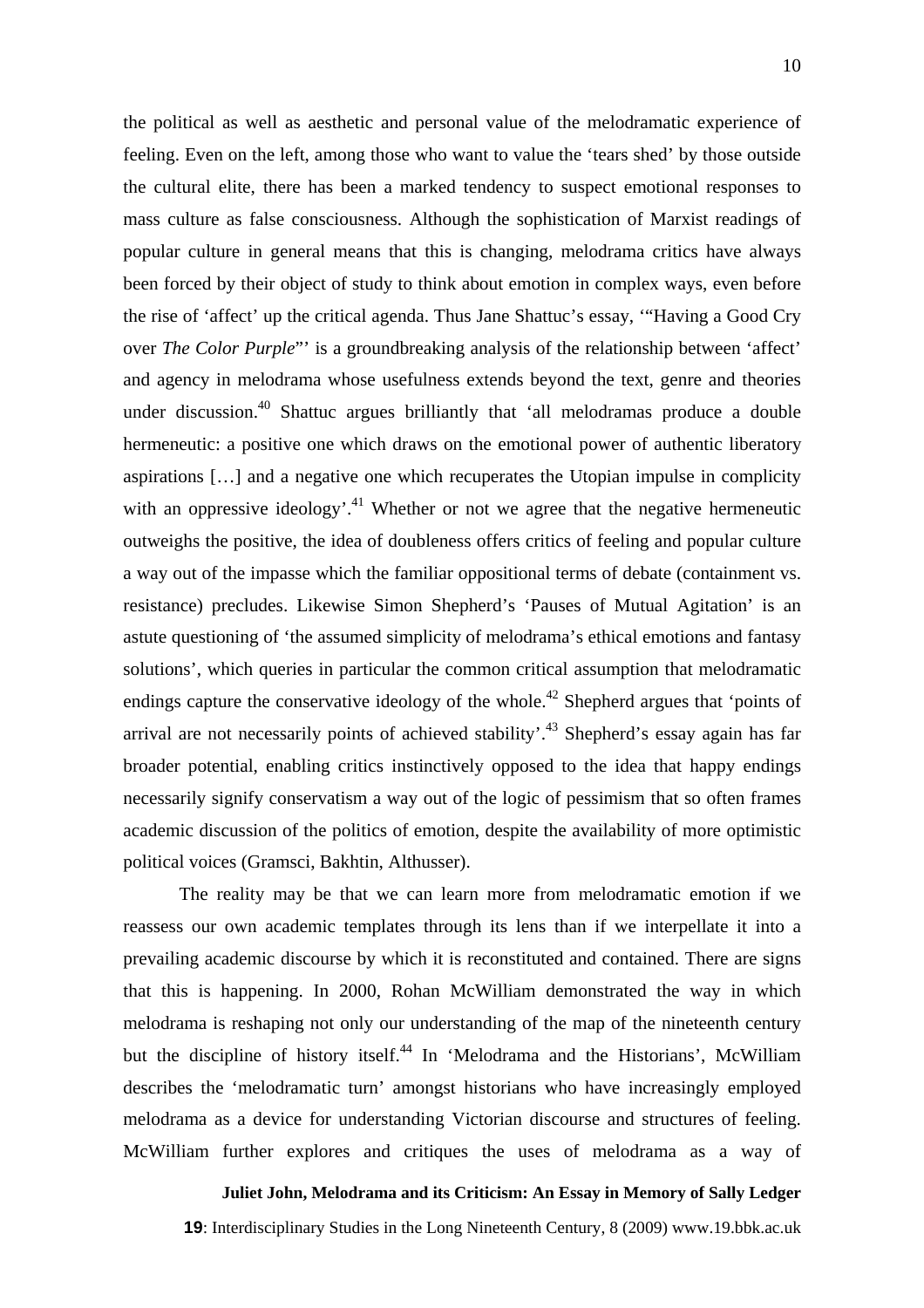understanding current trends in the interdisciplinary relationship between Victorian Literature and History.

Melodrama has, of course, outlived the historical moment of its birth, permeating many post-Victorian cultural forms, and further, shaping both public and private emotional expression in many nations. The primary material means by which melodrama has travelled is the screen. Early silent cinema was largely dependent on adaptations of both the work of Victorian novelists and stage melodramas. Melodrama's mass appeal, its play with binary oppositions, its origins as music drama and its populist, expressionistic aesthetics made it the natural feeding ground for early black-and-white filmmakers. The Soviet film director Sergei Eisenstein sought to establish Dickens as the prime ancestor of film in the 1940s, the same decade that Leavis left Dickens out of his *Great Tradition*  $(1948).$ <sup>45</sup> For Eisenstein, Dickens is the most important figure in bequeathing cinema 'an ancestry and a pedigree, a past and traditions, or a rich cultural history from earlier epochs'.46 Though Eisenstein's motivation for elevating Dickens's importance to the evolution of film above that of stage melodrama is partly, as Rick Altman argues, strategic, Eisenstein is open that it is the melodramatic aesthetics of Dickens's novels that offer film a template.<sup>47</sup> Eisenstein sees Dickens as the pioneer of the film technique of 'montage' or dialectical parallelism, a technique explained by Eisenstein through detailed analysis of *Oliver Twist* and quotation of Dickens's famous 'streaky, well-cured bacon' passage (*Oliver Twist*, Chapter 17). Eisenstein sees Dickens's justification of his aesthetic reliance on dramatic alternation between tragic and comic scenes with recourse not to Shakespeare, but to 'good, murderous melodramas', as offering a blueprint for montage.

There is an unusual consensus among critics about the importance of the influence of nineteenth-century melodrama on film. In his influential essay on the roots of the Hollywood family melodrama of the mid-twentieth century, for example, Thomas Elsaesser traces its ancestry to nineteenth-century melodrama, yet expands this to include a discussion of ideological and aesthetic features of melodrama in Europe and America across different periods.<sup>48</sup> Elsaesser sees melodrama as an ideologically flexible form and links its evolution to class struggle (particularly the ascendancy of the middle class over the aristocracy). Laura Mulvey's essay, '"It Will Be a Magnificent Obsession": The Melodrama's Role in the Development of Film Theory' accounts for the ability of this originally Romantic genre to continue to appeal by offering a strong defence of melodrama's ability to offer a history of the present.<sup>49</sup> Mulvey counters readings of

**Juliet John, Melodrama and its Criticism: An Essay in Memory of Sally Ledger**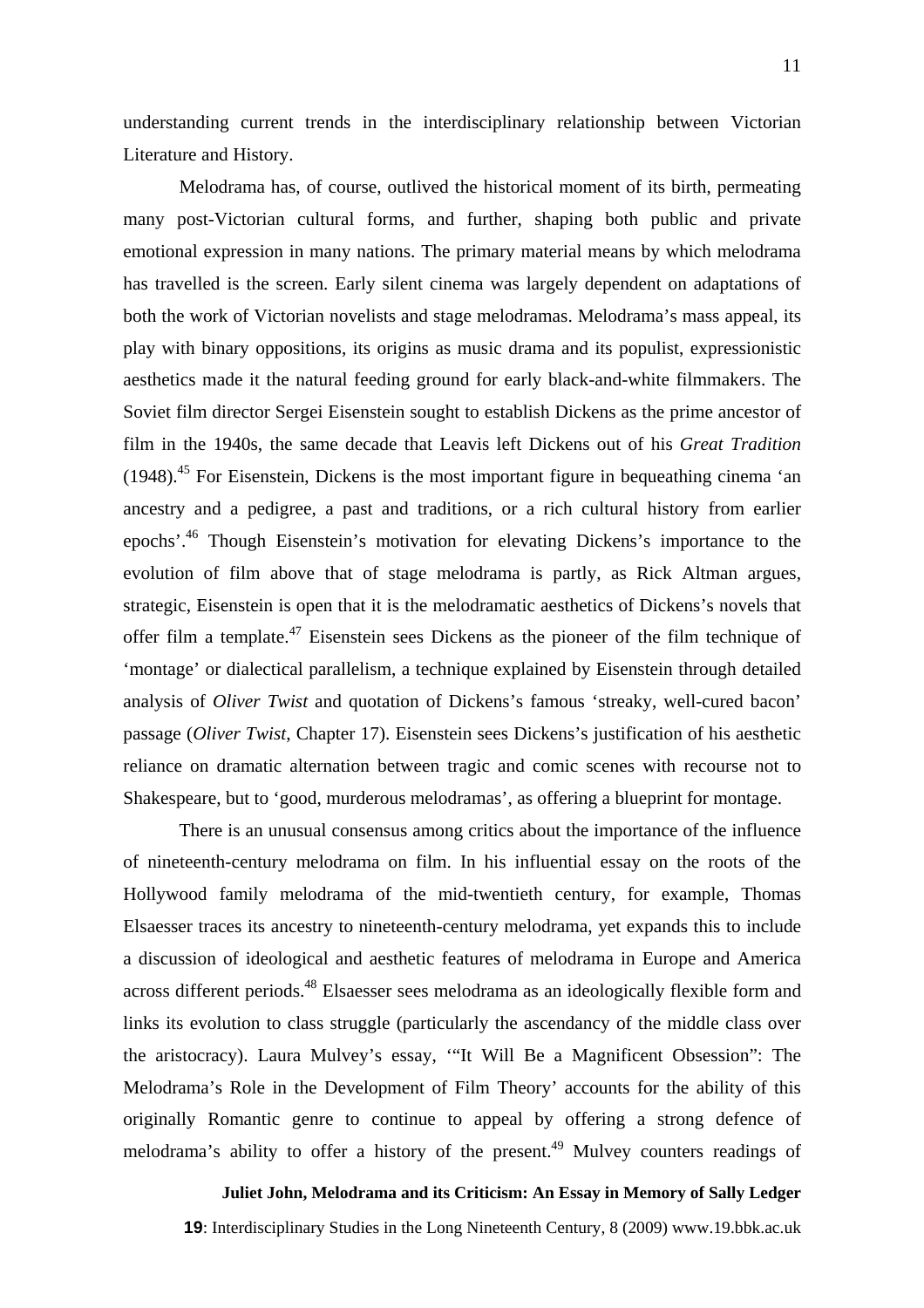melodrama as escapist but her essay also, like the influential anthology of which it forms a part (Bratton, Cook and Gledhill, *Melodrama: Stage, Picture, Screen*), provides an historically aware account of the capacity of melodrama to escape from its historical moment.50 Ben Singer's *Melodrama and Modernity: Early Sensational Cinema and its Contexts* (2001) is an ambitious exploration of the specific roots of early film in nineteenth-century melodrama and the processes of industrial modernisation, as well as the relationship between the concepts of melodrama and modernity more broadly.<sup>51</sup>

It is undeniable that the screen has enabled the survival of the melodramatic mode in post-Victorian mass culture, but the continued appeal of melodrama in different media – for example, film, television, print and broadcast journalism, the popular novel, opera, sport – suggests that there is something about the melodramatic mode that goes beyond particular media and resonates in fundamental ways in the industrial and post-industrial eras. If we choose to associate the idea of modernity with the post-French Revolution period, then the concepts of melodrama and modernity become mutually constitutive.<sup>52</sup> In this sense, Peter Brooks was right to argue that we must 'recognize melodrama as a central fact of the modern sensibility'.<sup>53</sup> For Brooks, melodrama attempts to impart meaning to a post-sacred world:

modern art has typically felt itself to be constructed on, and over, the void, postulating meanings and symbolic systems which have no certain justification because they are backed by no theology and no universally accepted code. […] There is a desperate effort to renew contact with the scattered ethical and psychic fragments of the Sacred through the representation of fallen reality, insisting that behind reality, hidden by it yet indicated within it, there is a realm where large forces are operative […]. The melodramatic mode can be seen as an intensified, primary, and exemplary version of what the most ambitious art, since the beginnings of Romanticism, has been about.<sup>54</sup>

It is in fact more common for melodrama to be seen as an antidote to 'the modern sensibility' than as its 'central fact' and to position high cultural movements like Romanticism as central to the post-sacred sensibility. Though melodrama and high Romanticism exist in a dialectical relationship to each other, Romanticism is more usually seen as the dominant cultural and aesthetic force because it effected the 'turn inwards' privileged in post-Romantic constructions of the individual and high art before postmodernism. To remind ourselves that melodrama, with its externalised aesthetics, has traditionally been seen as an antidote to modernity rather than its 'central fact' is to illuminate the cultural subordination of the melodramatic mode. Melodrama is only

### **Juliet John, Melodrama and its Criticism: An Essay in Memory of Sally Ledger**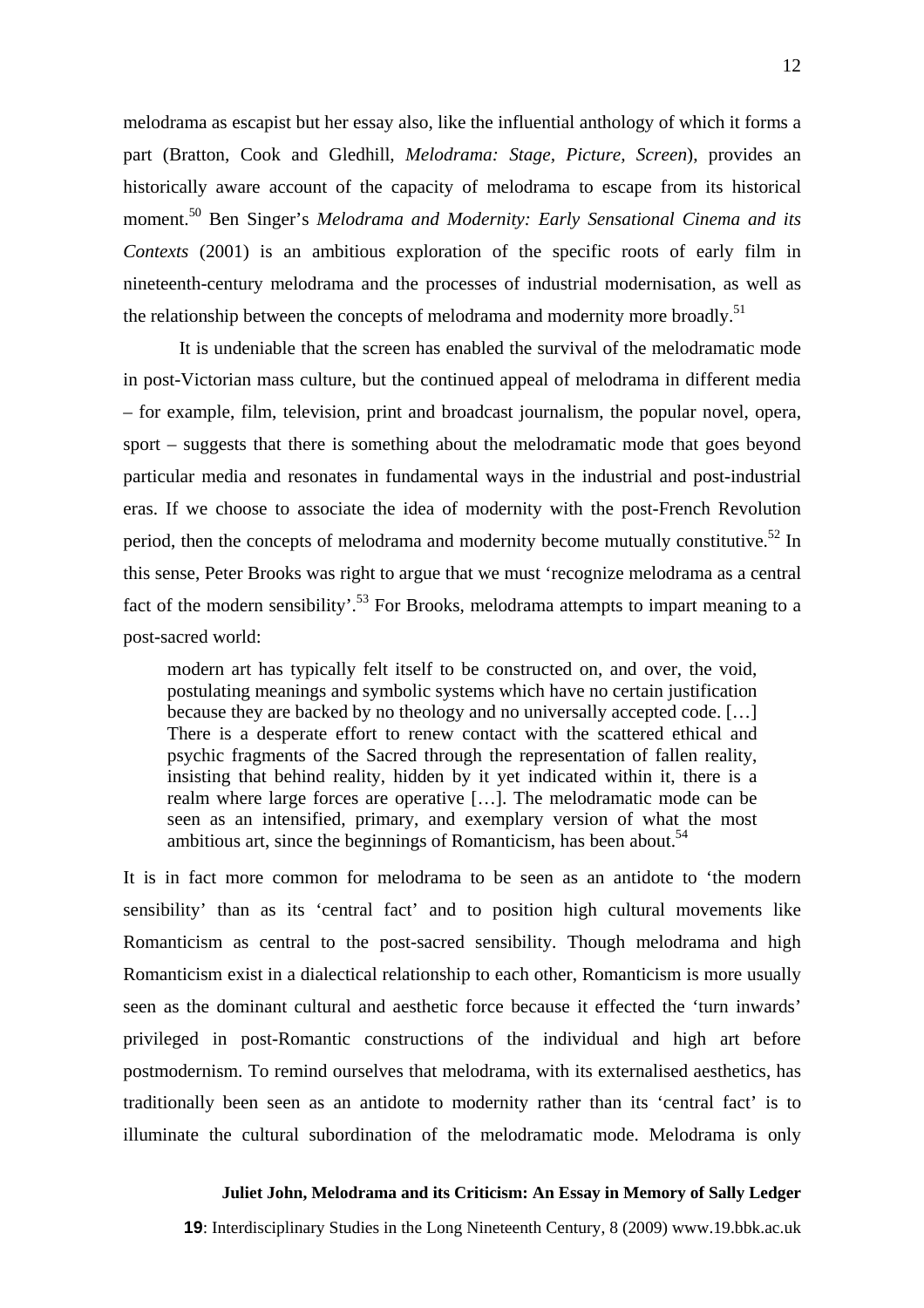infrequently seen as contributing to the 'desperate effort', the *process* of questioning the post-sacred 'void'. The activity of searching for answers – the idea of progress, indeed – is commonly attributed to high art modes like Romanticism. Melodrama, by contrast, even today is often seen as offering a static, artificial model of the sacred which fosters intellectual and emotional stagnation. Melodrama has been seen as the quick fix of modernity – necessary, endemic, yet despised and marginalised.

Two of the most memorable historical moments of recent times in Anglo-American culture would seem to suggest that the melodramatic mode is indeed central to the modern sensibility. The funeral of Diana, Princess of Wales and the inauguration of President Obama occasioned mass shows of emotion on an unprecedented scale. To those moved to tears or joy by these respective occasions, they were deeply meaningful on a personal level, and positive signs of community. Most people who joined the mass demonstration of feeling did not know the protagonists, yet experienced a kind of catharsis through externalised expressions of empathy and/or ecstasy. What was notable, however, particularly in the case of Diana's funeral, was firstly that the degree and visibility of public feeling were unexpected, even by the media who had helped to stoke them, and secondly, that there was an unease among broadcasters and commentators about how to report on them. The veteran BBC reporter David Dimbleby's patent bewilderment and incredulity at the popular outpouring of emotion on Diana's death is particularly memorable; it was as if the people he was interviewing were speaking a foreign language. His lack of comprehension brings to mind a more offensive incident when, in 2004, the then editor of the *Spectator* (and now Mayor of London) Boris Johnson, caused huge offence to the people of Liverpool by accusing them of wallowing in 'disproportionate' grief in their public displays of fellow feeling for Kenneth Bigley, the Liverpool man tortured and killed in Iraq, and urging them to temper their 'outpouring of sentimentality' for the victims of the 1989 Hillsborough football disaster in which ninety-six Liverpool fans were killed.<sup>55</sup> While the response to Diana and Obama is doubtless not unrelated to celebrity culture, this does not negate the significance of the 'melodramatic' ways in which group emotion so often expresses itself. What public displays of grief seem to demonstrate is that 'we' do not live in a 'thin-lipped, thin-blooded culture', but that there is sometimes a failing – intellectual and emotional – to understand externalised, 'melodramatic' displays of mass emotion and to find ways to analyse them constructively.

### **Juliet John, Melodrama and its Criticism: An Essay in Memory of Sally Ledger**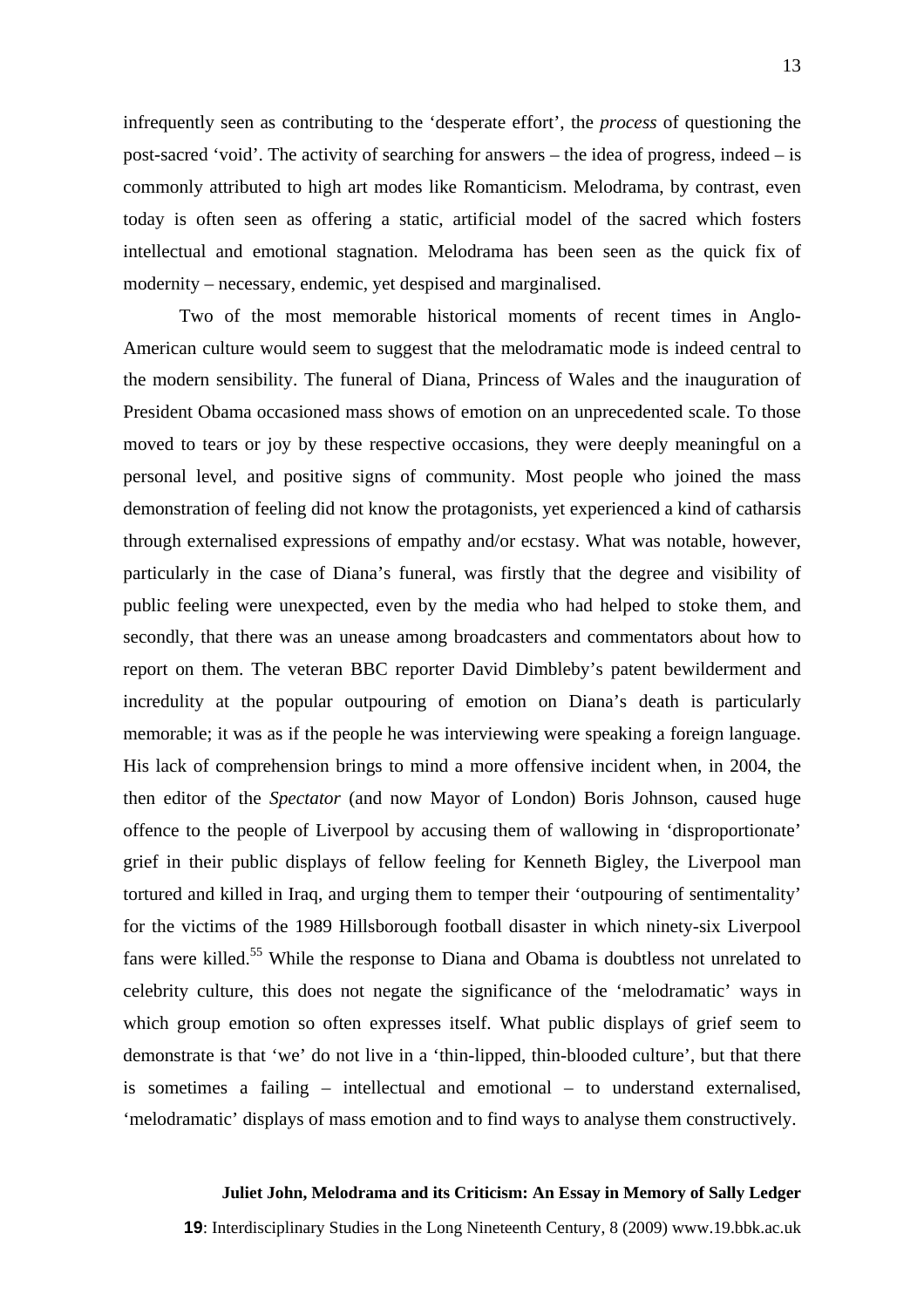These examples show both the ways in which our languages of feeling are heavily mediated by class and cultural formations and the ways in which they can cut across them. While melodrama, with its ongoing associations with popular art, may have been repeatedly framed as 'Other' by the cultural elite, the melodramatic mode has been central to the experience of modernity for people across classes. As Dickens puts it in his defence of melodramatic feeling in *Oliver Twist*:

The transitions in real life from well-spread boards to death-beds, and from mourning weeds to holiday garments, are not a whit less startling [than those in stage melodrama]; only, there, we are busy actors, instead of passive lookers-on; which makes a vast difference. The actors in the mimic life of the theatre, are blind to violent transitions and abrupt impulses of passion or feeling which, presented before the eyes of mere spectators, are at once condemned as outrageous and preposterous. (Chapter 17)

The rational way to analyse melodramatic emotion – whether in art or in life – may be to associate it with false consciousness; but such analyses are what Bentley calls 'mere rationalization'. It is in fact far more difficult to try to account for the power of melodrama and melodramatic feeling in modern culture in ways that recognise both the experience of feeling and the larger formations of which this feeling is a part, than to assert, in the face of all evidence, that melodramatic emotion must be 'false emotion'.

### *Post-Script to Sally*

Sally Ledger's work on melodrama recognised both the ways in which melodrama offered people a real voice and the place of that voice in the broader cultural and political dynamics of nineteenth-century Britain. Like her next planned major project, an exploration of why the idea of sentimentality has become a term of abuse, Sally's work on melodrama respected and sought to understand languages of emotion on their own terms as well as on her own. This is perhaps what Jon Mee meant when he described *Dickens and the Popular Radical Imagination* as offering a 'generous' reading of Dickens.<sup>56</sup> The generosity of Sally's work on melodrama sprung from a political groundedness, optimism and confidence. She was from a solid Labour Party background which informed what Roger Luckhurst has called her 'no-nonsense, straight-forward sense of dealing with people, institutions and literary history'.57 It was a great relief to me when Sally began working on Dickens and melodrama because her impeccable left-wing credentials lent

### **Juliet John, Melodrama and its Criticism: An Essay in Memory of Sally Ledger**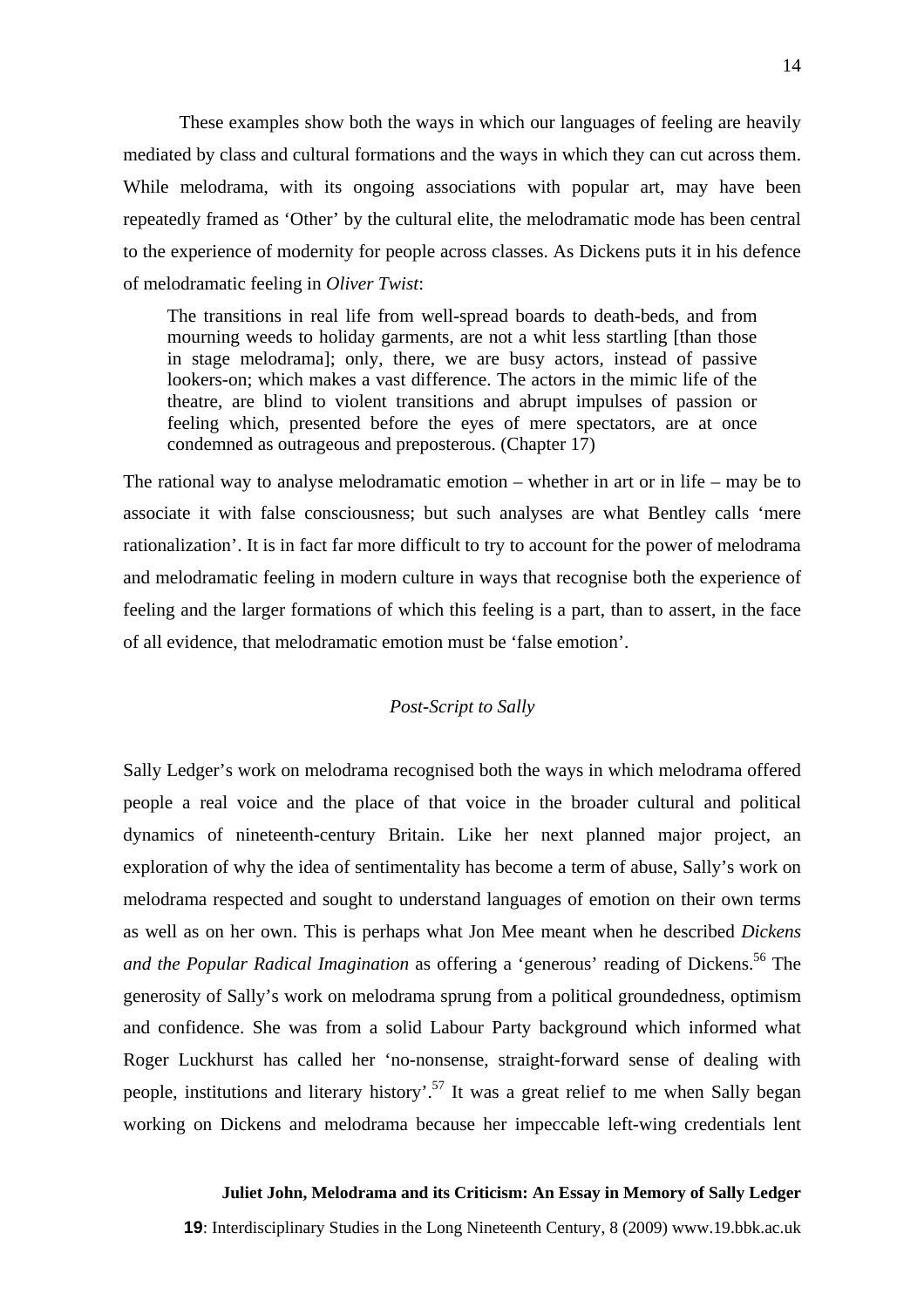weight to the idea that Dickens was, in Sally's words, 'able to negotiate and frequently to transcend the boundaries between popular and radical culture in a way that no other midnineteenth century writer was able to do' and that melodrama was key to the ways in which he did so. $58$  Though Sally had a sophisticated theoretical understanding of the more fashionable and pessimistic counter-arguments, her generous reading of Dickens was in the end guided by political belief and common sense. For Sally, Dickens's radical sympathies and progressive intentions were genuine, and both Dickens's writing and nineteenth-century melodrama did give 'the people' a voice. Though Sally was more aware than most of the fraught sociological and political debates surrounding the term 'the people' – particularly in Dickens studies, because of Dickens's notoriously slippery use of the term – in the end, she opted for the inclusive definition of 'the people' used by a Dickensian from the past, Arnold Kettle:

Dickens then, sees the People not as a vague or all-inclusive term  $-$  an indiscriminate everybody – but as a specific force in contradistinction to those who rule [...]. A popular tradition in literature implies, then, a literature which looks at life from the point of view of the People.<sup>59</sup>

All of Sally's work 'looks at life from the point of view of the People', in Kettle's sense. Reflecting back on her career, it does not seem surprising that Sally was attracted to melodrama: melodrama's affiliation with the non-elite, its optimistic view of community and its modernity would all have appealed to Sally. It took a brave and confident intellectual leap to tackle Dickens studies, however, when her previous work had focused on the *fin de siècle* and women's literature. What unifies Sally's written work – whether on Dickens, popular radicalism, New Woman literature, melodrama, or latterly sentimentality – is her drive to include the disempowered in our narratives of the nineteenth century, to incorporate in academic debate a sense of 'real' world concerns and emotions, and to build a fairer and better world through academic endeavour. Moreover, Sally practised what she preached. Her personal and intellectual generosity, to younger as well as established colleagues, together with her impulse to facilitate, collaborate and support the work of others have been widely commented upon. For me, she was an intellectual friend who shared my interests, advised and helped me, and buoyed my flagging spirits when tasks seemed insurmountable. Without Sally's support and encouragement, I do not know whether I would ever have finished a book that had been a

### **Juliet John, Melodrama and its Criticism: An Essay in Memory of Sally Ledger**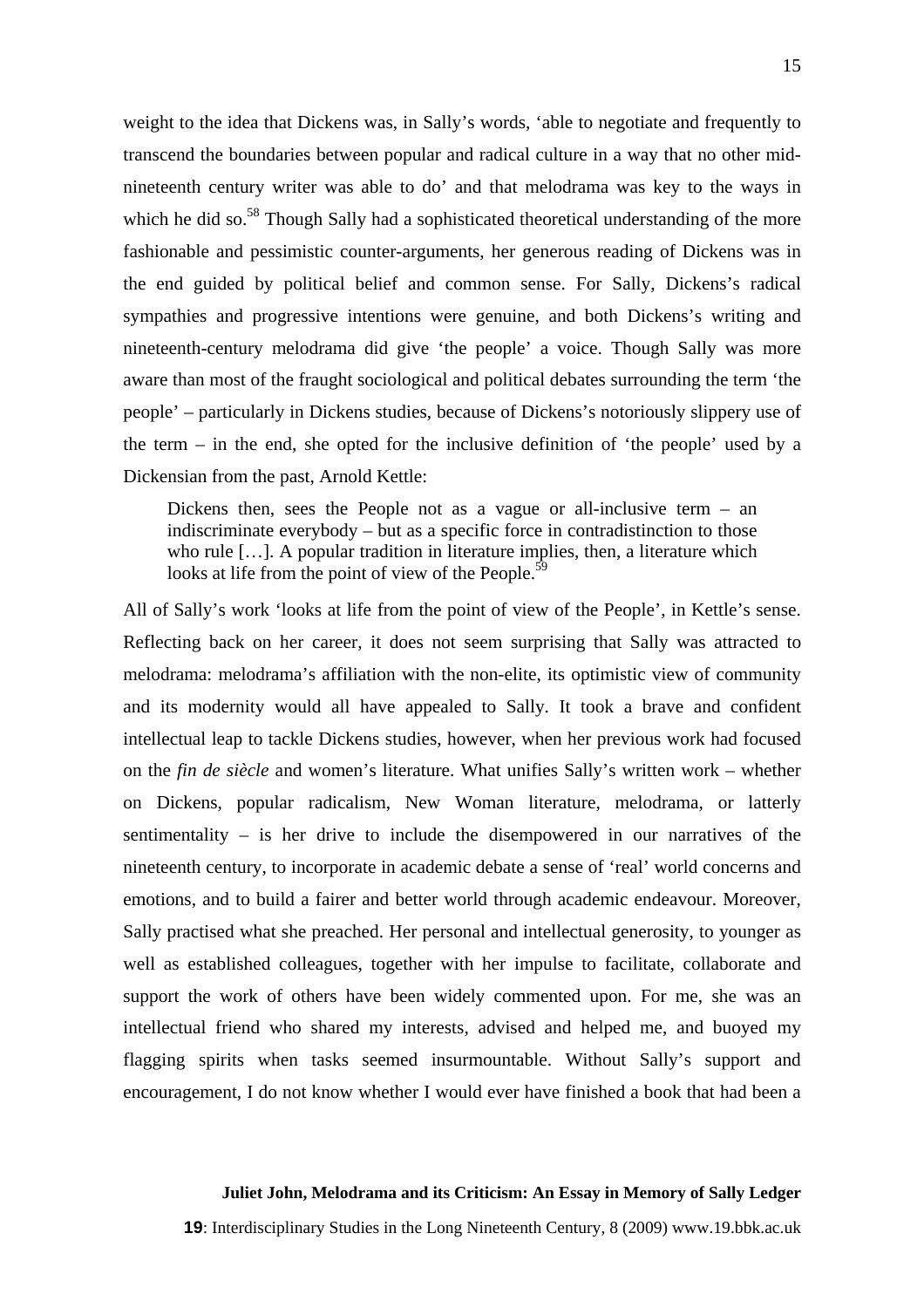long time in the making. She played a similar role for so many others – never territorial, always enabling.

Many of Sally's friends and colleagues in the field of Victorian studies had heard the terrible news of her death within twenty-four hours of its happening. Many, like myself, had built friendships with Sally through shared academic interests and conference trips, through regular e-mail conversations and confidences, rather than the more traditional milestones of friendship. And many from all over the world who did not know Sally intimately have displayed and experienced an overwhelming grief at her loss. The emotion that we have felt is not false emotion but a testimony to Sally's generous communications with others and her unique place in a global community of Victorianists. Sally and I were in the middle of e-mail conversations about both Dickens and melodrama when she died. One of Sally's colleagues and close friends recently wrote to me that she was sure that there were many of us who were still having conversations with Sally in our heads. The melodrama conversation is one of many to which Sally was committed; nineteenth-century scholars should keep it going.

 $\overline{a}$ 

### **Juliet John, Melodrama and its Criticism: An Essay in Memory of Sally Ledger**

This essay draws on an earlier monograph, *Dickens's Villains: Melodrama, Character, Popular Culture* (Oxford: Oxford University Press, 2001) and on my melodrama entry for the planned *Oxford Online Bibliography of Victorian Literature*.

<sup>&</sup>lt;sup>1</sup> Gabrielle Hyslop, 'Researching the Acting of French Melodrama, 1800–1830', *Nineteenth Century Theatre*, 15 (1987), 85–114 (p. 85).

<sup>2</sup> Sally Ledger, *Dickens and the Popular Radical Imagination* (Cambridge: Cambridge University Press, 2007), p. 250.

<sup>&</sup>lt;sup>3</sup> Quoted by W. D. Howarth, 'Word and Image in Pixérécourt's Melodramas: The Dramaturgy of the Strip Cartoon', in *Performance and Politics in Popular Drama; Aspects of Popular Entertainment in Theatre, Film and Television, 1800–1976*, ed. by David Bradby, Louis James and Bernard Sharratt (Cambridge: Cambridge University Press, 1980), pp. 17–32 (p. 17).

<sup>4</sup> Michael R. Booth, *English Melodrama* (London: Jenkins, 1965), pp. 44–45.

<sup>5</sup> Joseph Donohue, *Theatre in the Age of Kean* (Oxford: Blackwell, 1975), p. 49.

<sup>6</sup> Horace Foote, *A London Companion to the Theatres; and, A Manual of the British Drama* (London: Marsh & Miller, 1829), III; quoted by Donohue, p. 49.

<sup>7</sup> Henry Mayhew, *London Labour and the London Poor: A Cyclopaedia of the Condition and Earnings of* 

*Those That Will Work, Those That Cannot Work, and Those That Will Not Work*, 3 vols. (London: Morning Chronicle, 1851), I, p. 15.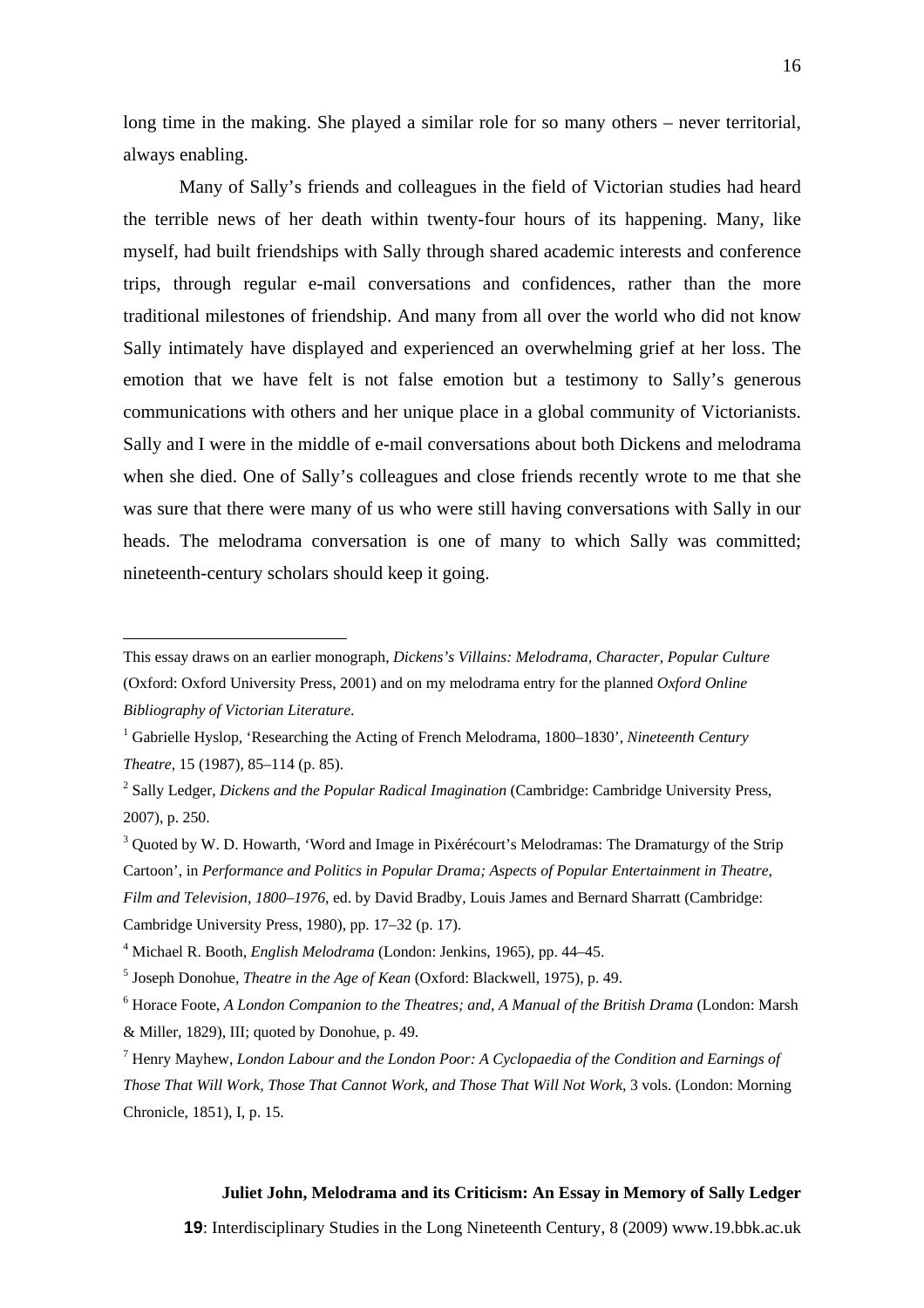8 [Charles Dickens], 'The Amusements of the People', *Household Words*, 1 (20 March 1850), 13–15 and 1 (13 April 1850), 57–60 (p. 60).

9 Oscar Wilde, *The Importance of Being Earnest* [1895], in *Complete Works of Oscar Wilde* (Glasgow: HarperCollins, 1994), pp. 357–419 (p. 376).

10 Booth, *English Melodrama*, p. 14; David Mayer, 'Encountering Melodrama', in *The Cambridge Companion to Victorian and Edwardian Theatre*, ed. by Kerry Powell (Cambridge: Cambridge University Press, 2004), pp. 145–63 (p. 146).

<sup>11</sup> Peter Brooks, *The Melodramatic Imagination: Balzac, Henry James, Melodrama and the Mode of Excess* (New Haven: Yale University Press, 1976), p. 55.

 $12$  Brooks, p. 15.

 $13$  Brooks, p. 35.

14 Booth, *English Melodrama*, Maurice Willson Disher, *Blood and Thunder: Mid-Victorian Melodrama and its Origins* (London: Muller, 1949), Frank Rahill, *The World of Melodrama* (University Park: Pennsylvania State University Press, 1967), George Rowell, *The Victorian Theatre, 1792–1914: A Survey* (London: Oxford University Press, 1956), Allardyce Nicoll, *A History of Early Nineteenth-Century Drama, 1800– 1850*, 2 vols. (Cambridge: Cambridge University Press, 1959) [vol. 4 of Nicoll's *A History of English Drama*, 2nd edn., 6 vols. (Cambridge: Cambridge University Press, 1952–59)].

15 Robert Heilman, *Tragedy and Melodrama: Versions of Experience* (Seattle: University of Washington Press, 1968), Eric Bentley, *The Life of the Drama* (New York: Atheneum, 1964).

16 For example, Daniel Gerould (ed.), *Melodrama*, *New York Literary Forum*, 7 (1980), Michael Hays and Anastasia Nikolopolou (eds.), *Melodrama: The Cultural Emergence of a Genre* (Basingstoke: Macmillan, 1996) and Jacky Bratton, Jim Cook and Christine Gledhill (eds.), *Melodrama: Stage, Picture, Screen* (London: British Film Institute, 1994).

<sup>17</sup> Bratton, Cook and Gledhill, p. 1.

18 Elaine Hadley, *Melodramatic Tactics: Theatricalized Dissent in the English Marketplace, 1800–1885* (Stanford: Stanford University Press, 1995), Juliet John, *Dickens's Villains: Melodrama, Character, Popular Culture* (Oxford: Oxford University Press, 2001).

19 Katherine Newey, *Women's Theatre Writing in Victorian Britain* (Basingstoke: Palgrave Macmillan, 2005), Jim Davis and Victor Emeljanow, *Reflecting the Audience: London Theatregoing 1840–1880* (Iowa City: University of Iowa Press, 2001).

<sup>20</sup> See Kerry Powell (ed.), *The Cambridge Companion to Victorian and Edwardian Theatre* (Cambridge: Cambridge University Press, 2004), Jane Moody and Daniel O'Quinn (eds.), *The Cambridge Companion to British Theatre, 1730–1830* (Cambridge: Cambridge University Press, 2007).

<sup>21</sup> Michael Booth, *English Plays of the Nineteenth Century*, 5 vols. (Oxford: Oxford University Press, 1969– 76). Volume I, 'Dramas: 1800–1850' and Volume II, 'Dramas: 1850–1900' have most relevance to scholars of melodrama. See also Leonard R. N. Ashley (ed.), *Nineteenth-Century British Drama: An Anthology of Representative Plays* (Glenview, Ill.: Scott, Foresman, 1967), James Osler Bailey (ed.), *British Plays of the Nineteenth Century: An Anthology to Illustrate The Evolution of the Drama* (New York: Odyssey Press,

## **Juliet John, Melodrama and its Criticism: An Essay in Memory of Sally Ledger**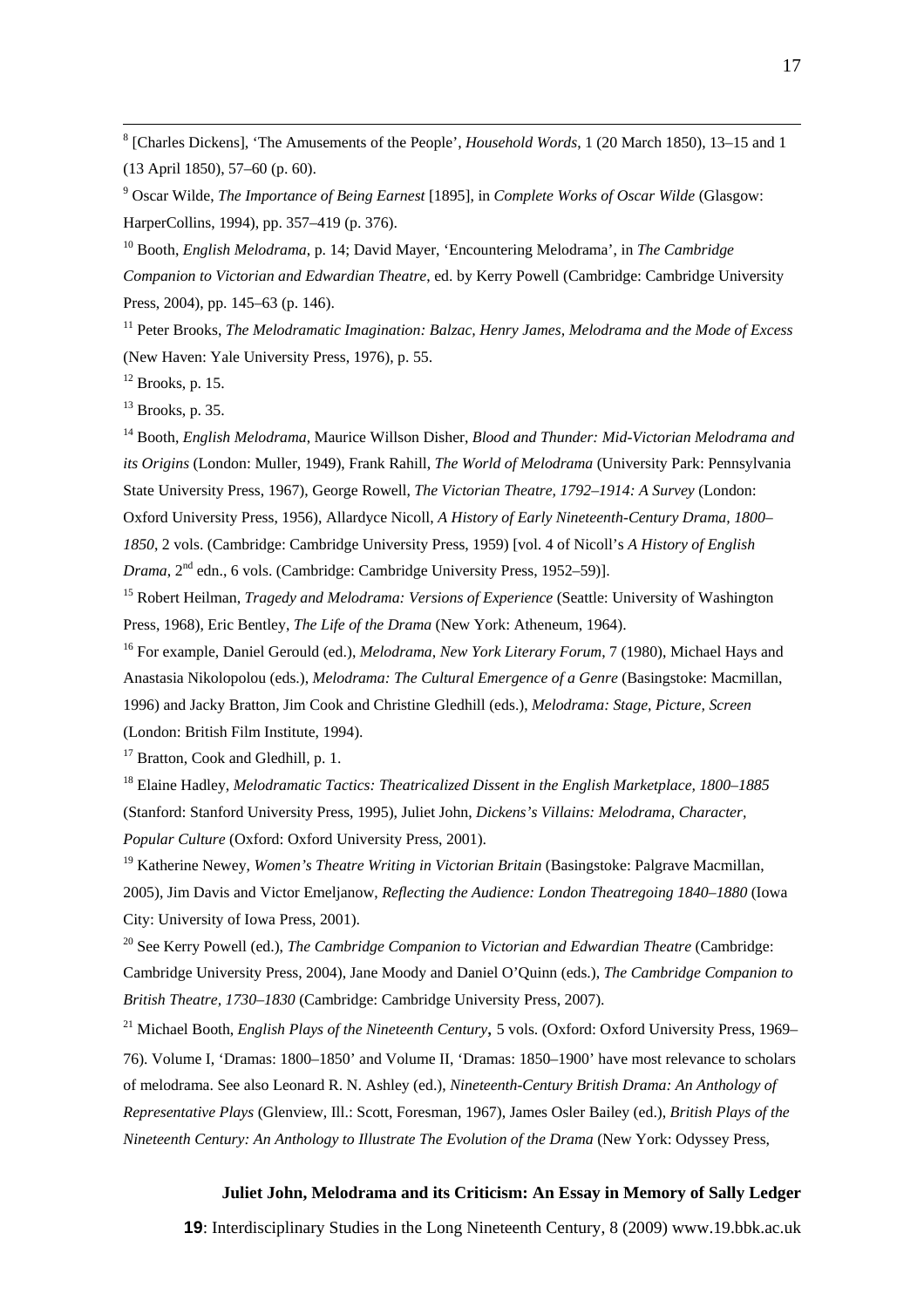1966), Michael Booth (ed.), *Hiss the Villain: Six English and American Melodramas* (London: Eyre and Spottiswoode, 1964), John Franceschina (ed.), *Sisters of Gore: Seven Gothic Melodramas by British Women, 1790–1843* (New York: Routledge, 2000), George Rowell (ed.), *Nineteenth Century Plays* (Oxford: Oxford University Press, 1972), James L. Smith (ed.), *Victorian Melodramas: Seven English, French and American Melodrama* (London: J. M. Dent, 1976), and Stephen Wischhusen (ed.), *The Hour of One: Six Gothic Melodramas* (London: Gordon Fraser Gallery, 1975).

 $22$  [<http://victorian.worc.ac.uk/modx/](http://victorian.worc.ac.uk/modx/)> [accessed 6 April 2009].

 $^{23}$  [<http://www.rhul.ac.uk/drama/Research/Chamberlains-plays/index.html>](http://www.rhul.ac.uk/Drama/Research/chamberlains-plays/index.html) [accessed 6 April 2009].

<sup>24</sup> The AHRC has also funded 'Ruskinian Theatre: the Aesthetics of the Late Nineteenth-Century Popular Stage', led by Kate Newey, Jeffrey Richards and Anselm Heinrich, and a recent collaborative doctoral award won by Kate Newey of the University of Birmingham on 'A Cultural History of British Pantomime' – [<http://www.lancs.ac.uk/fass/history/research/ruskiniantheatre.htm>](http://www.lancs.ac.uk/fass/history/research/ruskiniantheatre.htm) [accessed 6 April 2009] and [<http://www.drama.bham.ac.uk/pg/pantomime-application.doc>](http://www.drama.bham.ac.uk/pg/pantomime-application.doc) [accessed 6 April 2009].

 $^{25}$  [<http://www.elta-project.org/home.html](http://www.elta-project.org/home.html)> [accessed 6 April 2009]. The East London Theatre Archive is the culmination of a two-year digitisation project funded by Joint Information Systems Committee (JISC). The project was led by a team based at the University of East London with electronic support from the Centre for E-Research at King's College London.

<sup>26</sup> [<http://www.emich.edu/public/english/adelphi\\_calendar/>](http://www.emich.edu/public/english/adelphi_calendar/) [accessed 6 April 2009]. The Adelphi Theatre Project is edited by Alfred L. Nelson and Gilbert B. Cross and is hosted by Eastern Michigan University.

 $^{27}$  [<http://www-unix.oit.umass.edu/~a0fs000/lsp.html](http://www-unix.oit.umass.edu/~a0fs000/lsp.html)> [accessed 6 April 2009].

 $^{28}$  [<http://www.libraries.iub.edu/index.php?pageId=5497>](http://www.libraries.iub.edu/index.php?pageId=5497) [accessed 6 April 2009].

<sup>29</sup> Jim Davis, 'The Gospel of Rags: Melodrama at the Britannia 1863–74', *New Theatre Quarterly*, 7 (1991), 369–89.

<sup>30</sup> Jim Davis and Tracy C. Davis, 'The People of the "People's Theatre": The Social Demography of the Britannia Theatre (Hoxton)', *Theatre Survey*, 32 (1991), 137–65. *Reflecting the Audience* examines seven representative theatres from four areas: the Surrey Theatre and the Royal Victoria to the south, the Whitechapel Pavilion and the Britannia Theatre to the east, Sadler's Wells and the Queen's (later the Prince of Wales's) to the north and Drury Lane to the west.

31 See J. S. Bratton, Richard Allen Cave, Breandan Gregory, Heidi J. Holder and Michael Pickering, *Acts of Supremacy: The British Empire and the Stage, 1790–1930* (Manchester: Manchester University Press, 1991), J. S. Bratton, 'Theatre of War: The Crimean on the London Stage, 1854–5', in Bradby, James and Sharratt, pp. 119–38, Hazel Waters, *Racism on the Victorian Stage: Representation of Slavery and the Black Character* (Cambridge: Cambridge University Press, 2007).

<sup>32</sup> Anna Clark, 'The Politics of Seduction in English Popular Culture, 1748–1848', in *The Progress of Romance: The Politics of Popular Fiction*, ed. by Jean Radford (London: Routledge & Kegan Paul, 1986), pp. 47–70.

33 Gabrielle Hyslop's 'Deviant and Dangerous Behaviour: Women in Melodrama', *Journal of Popular Culture*, 19 (1985), 65–77 is an earlier example of this kind of oppositional approach. Although in many

### **Juliet John, Melodrama and its Criticism: An Essay in Memory of Sally Ledger**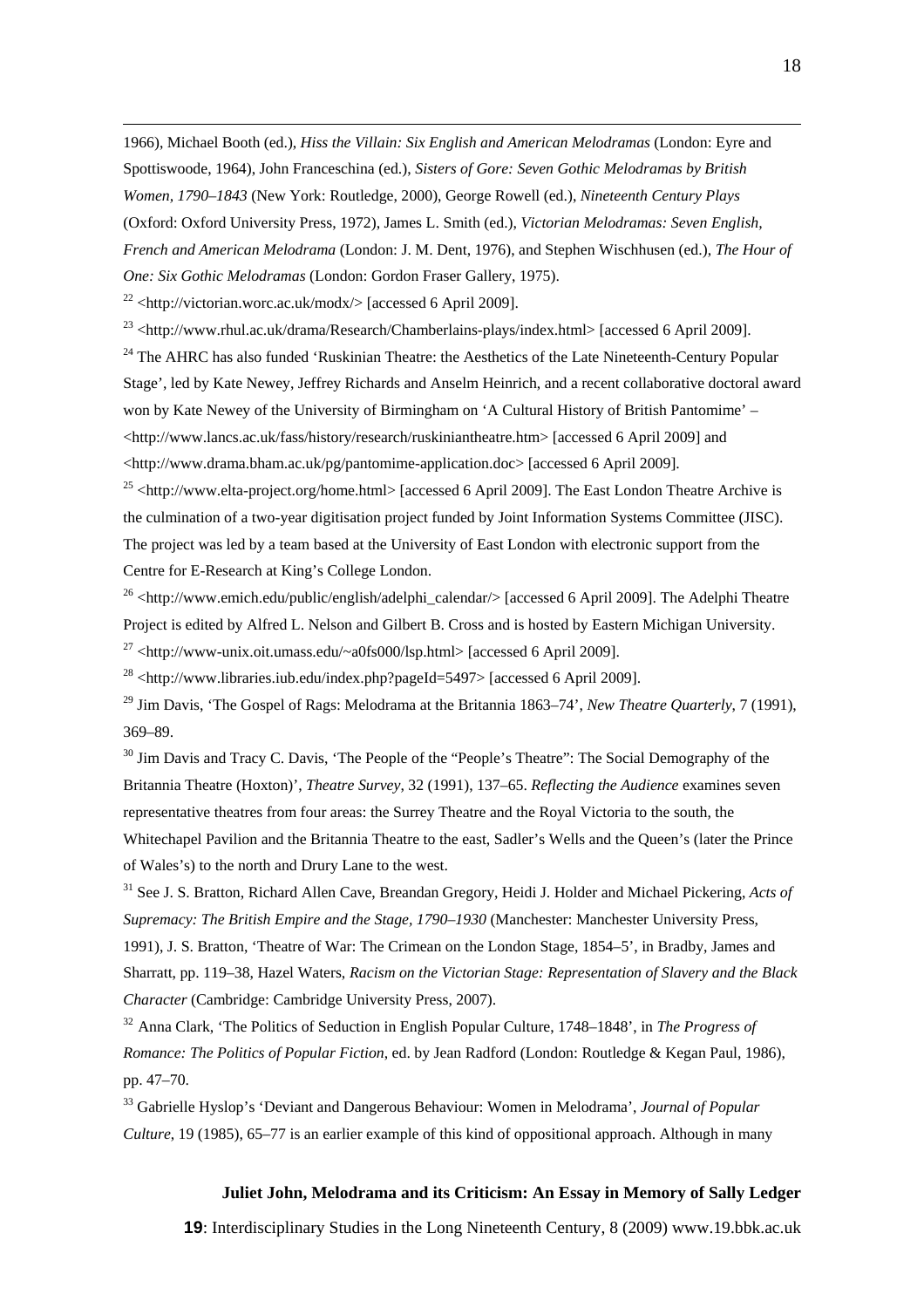ways a helpful article on women in melodrama and melodrama more generally, it emphasises the conservative and reassuring function of melodrama. By contrast, Daniel Duffy's 'Heroic Mothers and Militant Lovers: Representations of Lower-Class Women in Melodramas of the 1830s and 1840s', *Nineteenth Century Theatre*, 27 (1999), 41–65 argues that women played a 'genuinely subversive role' in the 'lower-class insurgence' of the early nineteenth century and explores this subversion as it was represented through the heroines of domestic melodrama and the anti-heroines of romantic melodrama (p. 41).

34 Kristen Leaver, 'Victorian Melodrama and the Performance of Poverty', *Victorian Literature and Culture*, 27 (1999), 443–56.

35 Martha Vicinus, 'Helpless and Unfriended: Nineteenth-Century Domestic Melodrama', *New Literary History*, 13 (1981), 127–43. Vicinus's is a provocative, politicised defence of domestic melodrama which argues for 'its importance as a psychological touchstone for the powerless' (p. 128).

36 Jacky Bratton, *New Readings in Theatre History* (Cambridge: Cambridge University Press, 2003).

37 Jane Moody, *Illegitimate Theatre in London, 1770–1840* (Cambridge: Cambridge University Press, 2000).

38 [Henry James], 'Some Notes on the Theatre', *Nation* (11 March 1875); repr. in *The American Theatre as Seen by its Critics, 1752–1934*, ed. by Montrose J. Moses and John Mason Brown (New York: Norton, 1934), pp. 122–26.

 $39$  Bentley, p. 198.

40 Jane Shattuc, '"Having a Good Cry over *The Color Purple*": The Problem of Affect and Imperialism in Feminist Theory', in Bratton, Cook and Gledhill, pp. 147–56.

<sup>41</sup> Bratton, Cook and Gledhill, p. 6.

42 Simon Shepherd, 'Pauses of Mutual Agitation', in Bratton, Cook and Gledhill, pp. 25–37. Quote from Bratton, Cook and Gledhill, p. 2.

 $43$  Shepherd, p. 34.

44 Rohan McWilliam, 'Melodrama and the Historians', *Radical History Review*, 78 (2000), 57–84.

45 Sergei Eisenstein, 'Dickens, Griffith, and Ourselves' [1942], in *Selected Works*, ed. by Richard Taylor and William Powell, 4 vols. (London: British Film Institute, 1996), III, 193–238; F. R. Leavis, *The Great Tradition* (London: Chatto & Windus, 1948).

46 Eisenstein, p. 222.

47 Rick Altman, 'Dickens, Griffith, and Film Theory Today', in *Classical Hollywood Narrative: The Paradigm Wars*, ed. by Jane Gaines (Durham, N.C.: Duke University Press, 1992), pp. 9–47. Altman argues that the influence of nineteenth-century stage melodrama on film has been strategically relegated by film theorists following the lead of Eisenstein beneath that of the more culturally prestigious genre of 'the classical novel'.

48 Thomas Elsaesser, 'Tales of Sound and Fury: Observations on the Family Melodrama', *Monogram*, 4 (1972), 2–15.

49 Laura Mulvey, '"It Will Be a Magnificent Obsession": The Melodrama's Role in the Development of Film Theory', in Bratton, Cook and Gledhill, pp. 121–33.

### **Juliet John, Melodrama and its Criticism: An Essay in Memory of Sally Ledger**